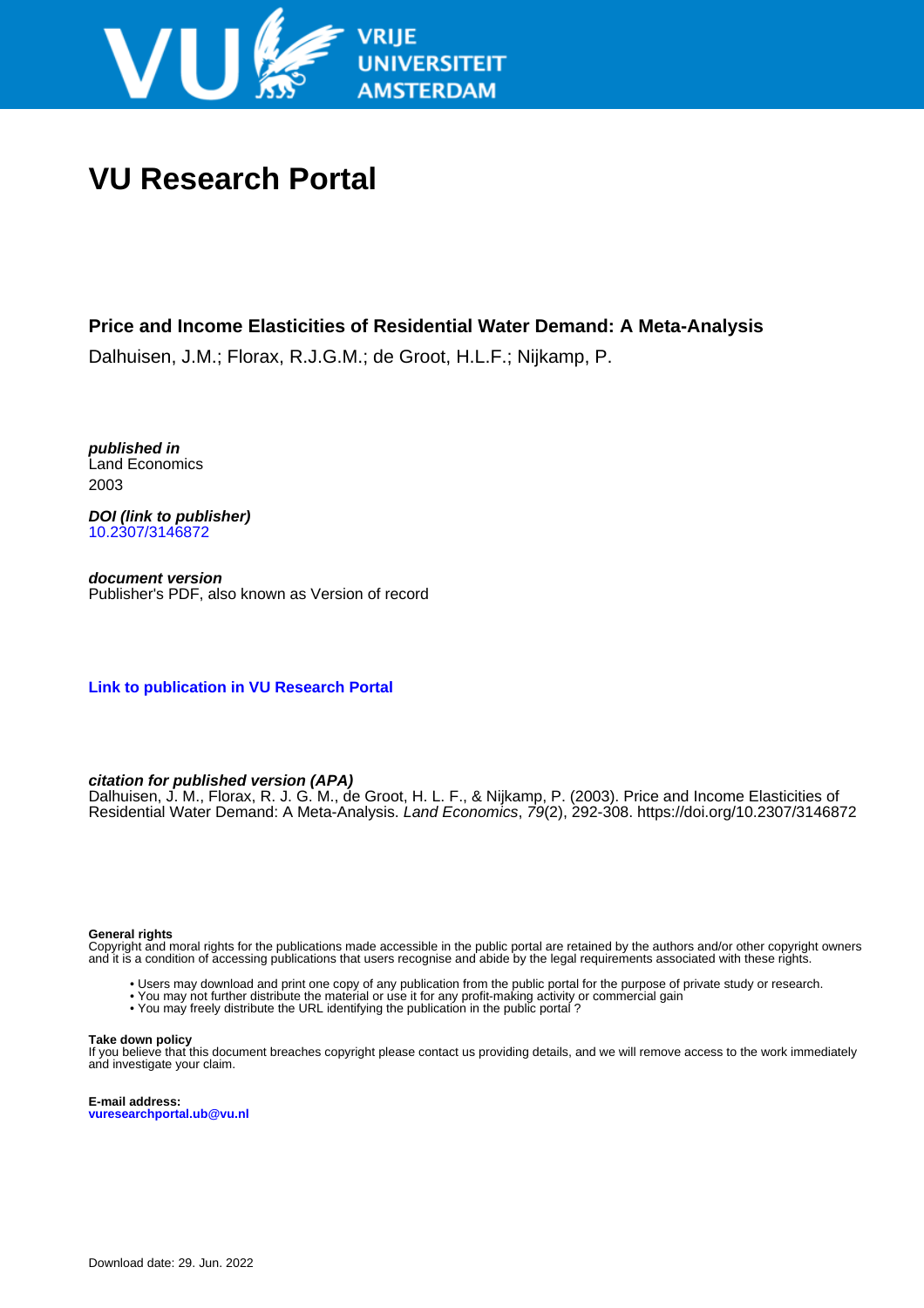## Price and Income Elasticities of Residential Water Demand: A Meta-Analysis

*Jasper M. Dalhuisen, Raymond J. G. M. Florax, Henri L. F. de Groot, and Peter Nijkamp*

ABSTRACT. *This article presents a meta-analysis of variations in price and income elasticities of residential water demand. Meta-analysis con stitutes an adequate tool to synthesize research results by means of an analysis of the variation in empirical estimates reported in the literature. We link the variation in estimated elasticities to differences in theoretical microeconomic choice approaches, differences in spatial and temporal dynamics, as well as differences in research design of the underlying studies. The occurrence of increasing or decreasing block rate systems turns out to be important. With respect to price elasticities, the use of the discrete-continuous choice approach is relevant in explaining observed differ ences.* (JEL H31, Q25)

## **I. INTRODUCTION**

Demand-oriented policy measures coping with the growing scarcity of potable water are increasingly seen as a necessary complement to more traditional supply-oriented policies. An assessment of the potential of such policies should be based on a thorough understanding of consumer responses to price and income changes. Detailed knowledge about price and income elasticities of residential water demand is available through a substantial number of empirical studies. Empirical estimates cover a sizeable range however, and depend on differences in population characteristics, site characteristics (such as temperature and precipitation), differences in tariff systems as well as biases and misspecifications in the econometric analyses used to determine the elasticities.

In this article, we use meta-analysis to identify important factors explaining the variation in estimated price and income elasticities of residential water demand. Metaanalysis constitutes a set of statistical tools, developed primarily in the experimental sciences, and is well tailored to analyze research results obtained in previous studies. We follow up on earlier work by Espey, Espey, and Shaw (1997), although our approach differs in various respects. We consider a significantly larger set of studies, and extend the analysis to include income elasticities in addition to price elasticities. We also account for differences in income levels between studies by controlling for GDP per capita levels, and explicitly investigate the relevance of explanatory variables derived from the microeconomic theory on kinked demand curves. Specifically, we assess the effect of using the so-called discrete-continuous choice model (Hewitt and Hanemann 1995).

Our main results can be summarized as follows. First, variation in estimated elasticities is associated with differences in the underlying tariff system. Relatively high price elasticities and relatively low income elasticities are found in studies concerned with demand under the increasing block rate pricing schedule. Second, studies using prices different from marginal prices (such as flat, average, or Shin prices), and with controls for income differentials, a difference variable and/ or a discrete-continuous choice specification, result in comparatively higher absolute values of price and income elasticities. Finally, differences in estimated elasticities are posi-

*Land Economics* • May 2003 • 79 (2): 292-308 ISSN 0023-7939; E-ISSN 1543-8325 ã 2003 by the Board of Regents of the University of Wisconsin System

Jasper Dalhuisen is a PhD student, and Raymond Florax, Henri de Groot, and Peter Nijkamp are faculty at the Department of Spatial Economics, Free University Amsterdam. Raymond Florax is also affiliated with the Regional Economics Applications Laboratory (REAL) of the University of Illinois, Champaign-Urbana. The authors thank Molly Espey for the data of the Espey, Espey, and Shaw study, and Juan Pigot for his assistance in compiling the database. They are grateful to Anton van Schaik, Daniël van Vuuren, Cees Withagen, and two anonymous reviewers for useful comments on an earlier version of this paper.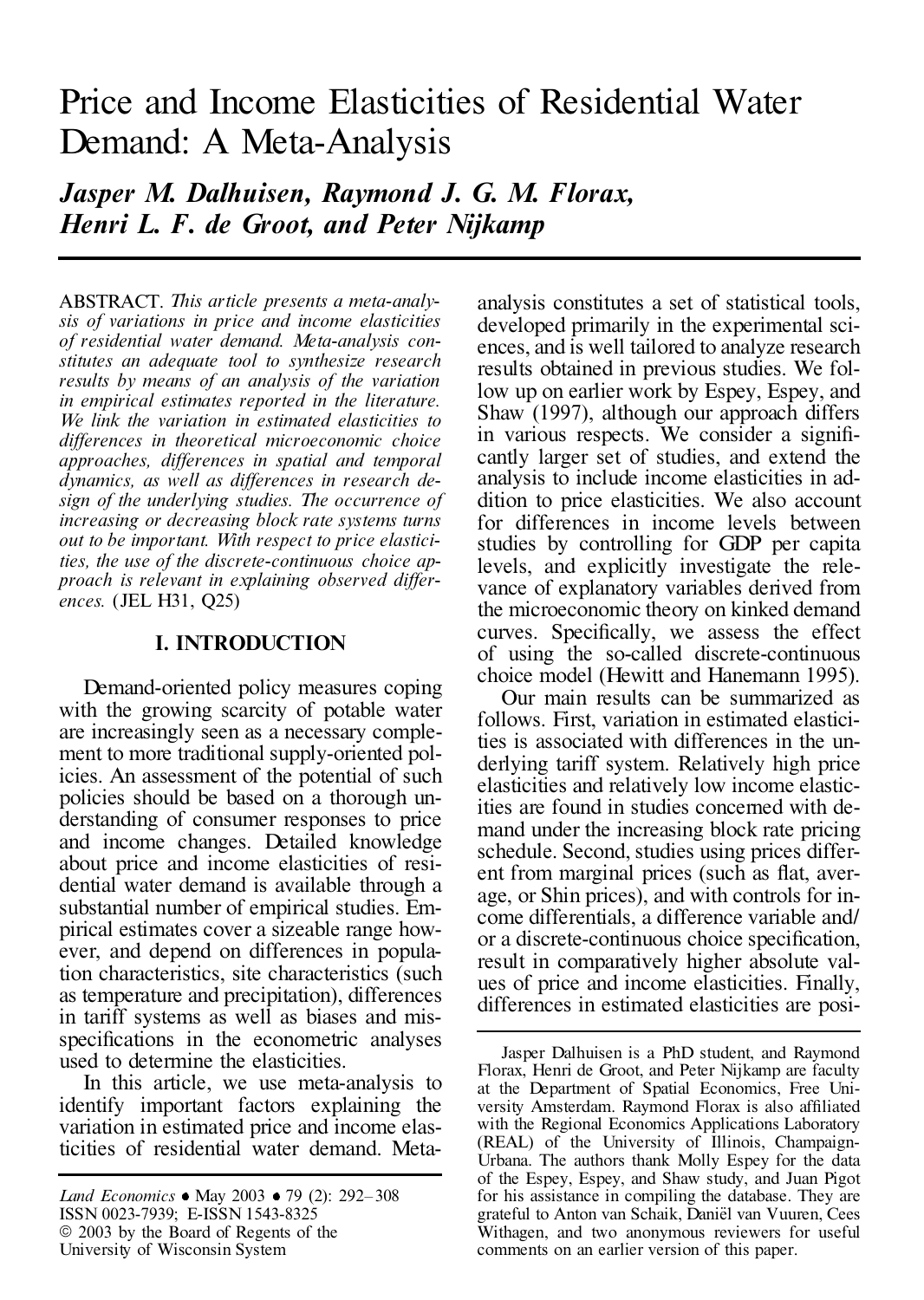tively correlated with differences in per capita income pertaining to the underlying study area. This is consistent with demand theory.

The remainder of this article is organized as follows. Section 2 concisely presents the theoretical microeconomic background of water demand studies and discusses salient econometric issues. We also introduce meta analysis as an adequate tool to analyze the empirical literature. Section 3 explains the principles behind study retrieval, and presents the distribution of price and income elasticities of residential water demand. Section 4 presents the results of the meta regression analyses, and Section 5 contains conclusions.

#### **II. THEORY, ECONOMETRICS, AND META-ANALYSIS**

The literature containing estimates of price and income elasticities of residential water demand is extensive, and partly focuses on the econometrics needed to adequately estimate microeconomic choices. Econometric complications are primarily caused by complex tariff systems prevailing in many countries (e.g., Hewitt and Hanemann 1995; OECD 1999). Below, we discuss several theoretical and econometric implications of quantity dependent price setting behavior of water suppliers. We also introduce meta analysis, and describe the implications of modern theoretical and econometric approaches for the meta-analysis setup.

#### *Theoretical Implications of Block Rate Pricing*

Three main categories of tariff systems, oftentimes applied in conjunction with a fixed fee, can be distinguished: constant unit pricing, and increasing or decreasing block rate pricing. The consequences for the analysis of individual demand under block rate pricing cannot be ignored, because block rate pricing is at odds with the standard assumption that price setting is quantity-independent. Moffitt (1986) and Dalhuisen et al. (2001) provide a general overview of the implications of block rate pricing. Salient implications can be summarized as follows.

1. Price and income elasticities are gen-

erally non-constant, but increase in absolute value with income for goods with relatively high subsistence requirements (such as water).

- 2. Block rate pricing causes price and income elasticities to be non-constant as well as discontinuous, due to consumers being confronted with ''jumps'' in relevant marginal prices.
- 3. Increasing block rates result in income ranges where demand for the good to which block rates apply is unaffected by price and income changes.
- 4. Decreasing block rates imply the existence of an income level at which consumers "jump" from the first to the second block, and hence demand is discontinuous.

#### *Econometric Aspects of Water Demand Models*

Non-linearities and discontinuities in demand functions caused by block rate pricing have serious implications for the estimation of elasticities (Hausman 1985; Moffitt 1986). One implication is concerned with the behaviorally consistent specification of prices in water demand models and focuses on the adequacy of using average or marginal prices. The other is related to the prevalence of block rate pricing, and addresses the implications of block rate pricing for the functional specification of the model. We briefly discuss both issues and identify the implications for the meta-analysis.

Howe and Linaweaver (1967) argue that consumers react to marginal rather than average prices. Many studies include either the average price (Billings 1990; Hogarty and Mackay 1975) or the marginal price (Danielson 1979; Lyman 1992), or both (Opaluch 1982, 1984; Martin and Wilder 1992). Shin (1985) advocates using the so-called ''perceived price,'' a combination of marginal and average prices, which is subsequently used in other studies as well (Nieswiadomy 1992). In the wake of work on electricity demand (Taylor 1975; Nordin 1976), econometric specifications are also extended with a difference variable accounting for (implicit) lump sum transfers caused by the existence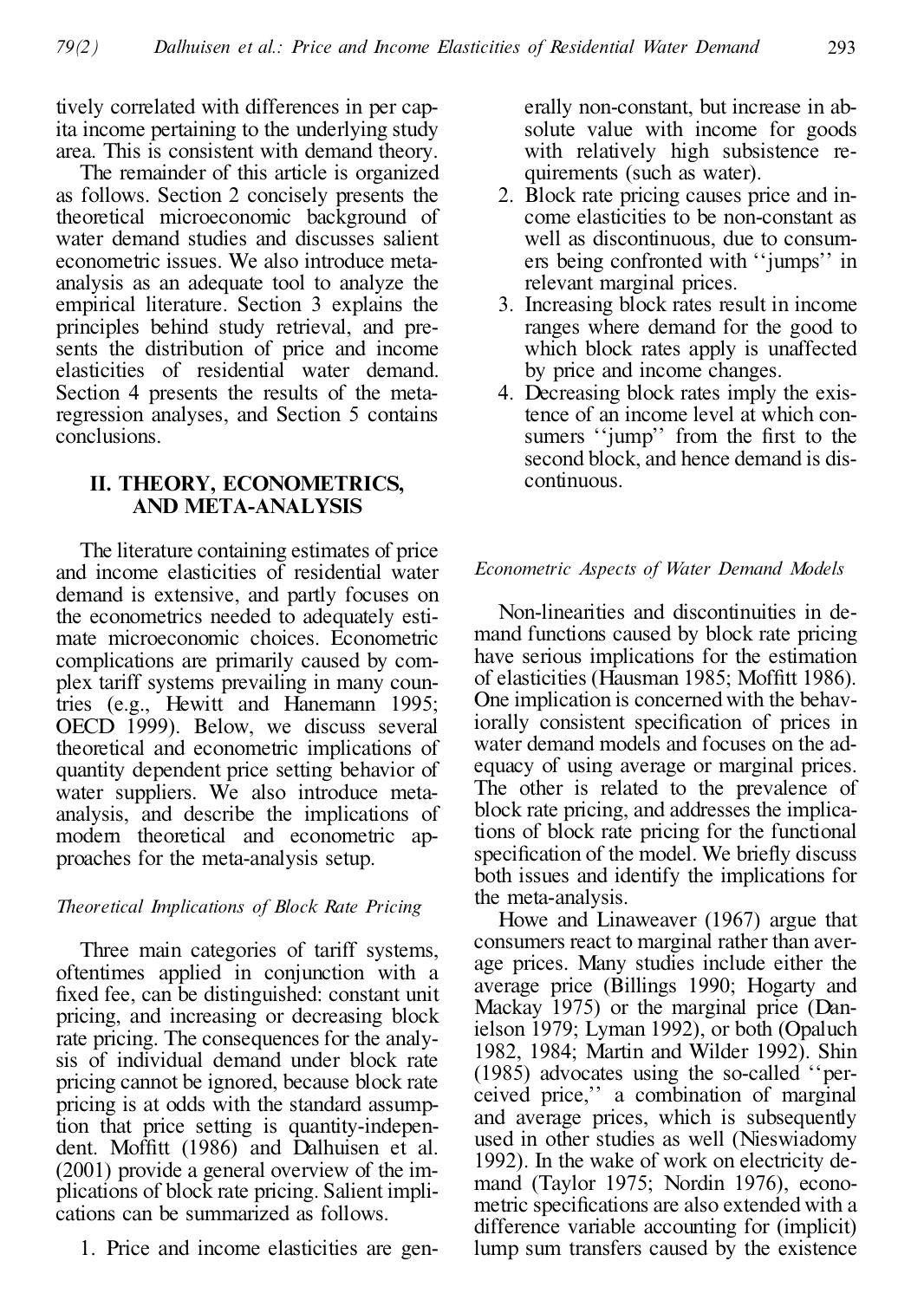of block rates (Nieswiadomy and Molina 1989).

Most studies do, however, not explicitly model the consumers' position on the demand curve, and therefore ignore the speci fication of the block rate relevant to the consumer. Hewitt and Hanemann (1995) suggest applying the ''two-error model,'' originally developed in the labor supply literature, to circumvent misspecification bias. The first error term captures factors influencing the utility function (i.e., the ''heterogeneity er ror''), and the second error term covers the difference between optimal and observed levels of water demand (i.e., the ''optimization error''). As a result, the heterogeneity error co-determines the discrete choice (in this case, the conditional demand or, more precise, the block in which consumption takes place), and the optimization error accounts for the difference between the observed value and the value determined by maximization of the utility function. The observed demand of water is thus modeled as the outcome of a discrete choice and a perception error that, dependent on its magnitude, places the consumption in a different block. Studies using this approach report rather high absolute values for the price elasticity, suggesting that reactions to price changes are elastic rather than inelastic (Hewitt and Hanemann 1995; Rietveld, Rouwendal, and Zwart 1997). Estimates for income elasticities based on the discrete-continuous choice approach are generally inelastic, and hence more in line with values reported in other studies.

#### *Implications for the Meta-Analysis*

The above developments in theory and concurrent econometrics have resulted in an abundant number of empirical studies. These studies show considerable heterogeneity in terms of the relevant tariff structure, model specification (functional form, definition of explanatory variables, estimator), type of data (frequency and unit of observation), number of observations, and publication status (published or unpublished). Meta analysis constitutes an adequate tool for a

multivariate analysis of the variation in estimated price and income elasticities.

Meta-analysis has been developed in the context of the experimental sciences (particularly in medicine, psychology, marketing and education), and refers to the statistical analysis of empirical research results of previous studies (Stanley 2001). It differs from primary and secondary analysis, referring to an original and an extended investigation of a data set (Glass 1976), respectively, because meta-analysis uses aggregate statistical summary indicators from previous studies. In economics, these indicators are typically ratios, such as elasticities and multipliers, or (non-) market values. They are commonly referred to as ''effect sizes''(Van den Bergh et al. 1997). The statistical techniques specifically developed for meta-analysis are covered in sufficient detail in, for instance, Hedges and Olkin (1985), and Cooper and Hedges (1994).

The theoretical and econometric developments in the literature have three major implications for the meta-analysis setup. First, the variation in elasticity estimates can be correlated with the nature of the price variable used in the primary studies. Second, the inclusion of a difference variable is a potential cause for differences in elasticity estimates. Finally, including the consumer's position on the demand curve, as in Hewitt and Hanemann (1995), avoids misspecification bias and can result in significantly different elasticity estimates.

#### **III. DATA**

The validity and the extent to which results of a meta-analysis can be generalized, depends on the thoroughness and completeness of the literature retrieval. Common desiderata in literature retrieval are high ''recall'' and high "precision." Recall is defined as the ratio of relevant documents retrieved to those in a collection that should be retrieved. Precision is defined as the ratio of documents retrieved and judged relevant to all those actually retrieved. Precision and recall tend to vary inversely (White 1994). Most researchers favor high precision, but in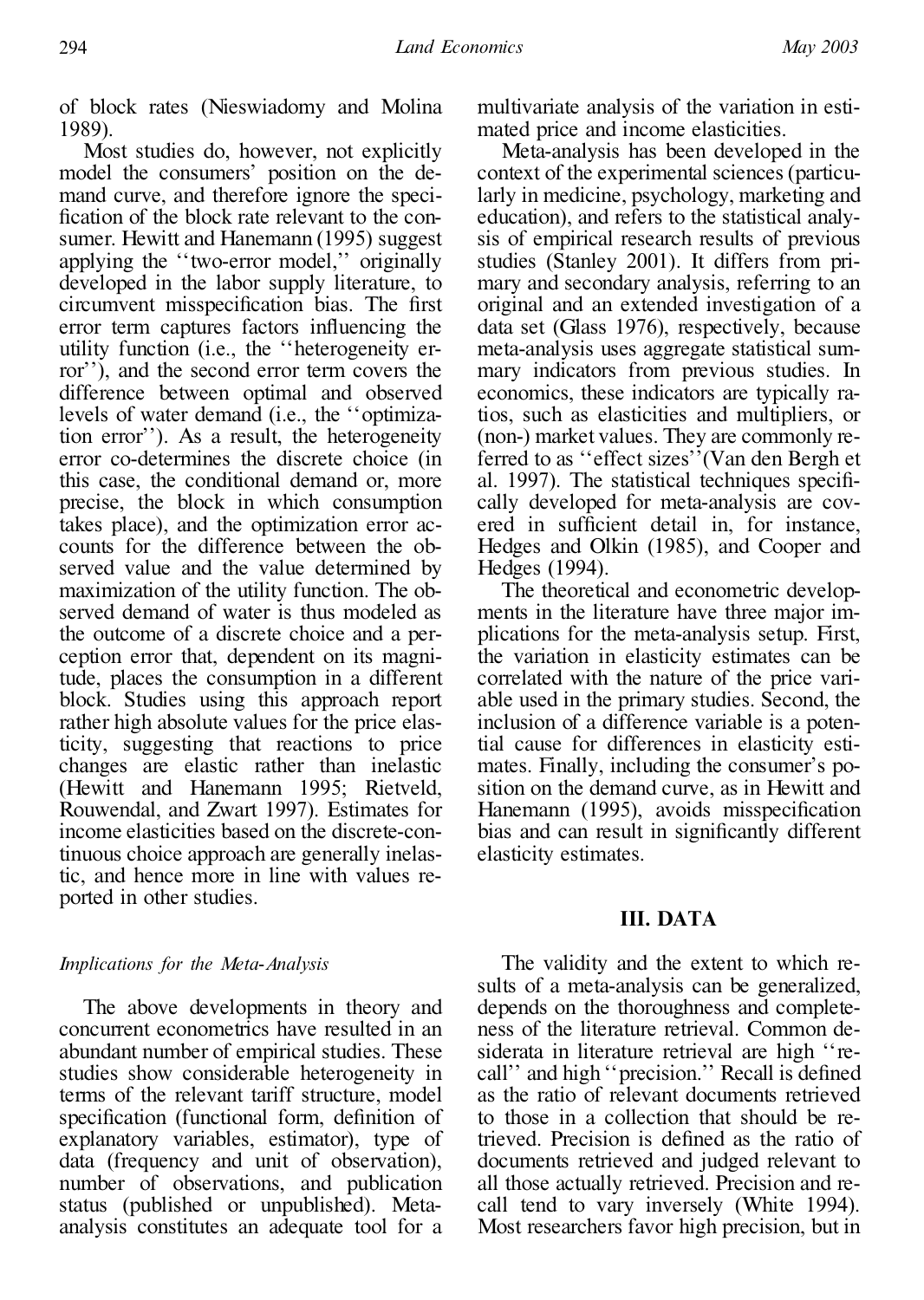the context of meta-analysis high recall is the more relevant desideratum.

We focused on high recall in study retrieval, and first exploited readily available literature reviews (Hewitt 1993; Baumann, Boland, and Hanemann 1998; OECD 1998, 1999) and the meta-analysis of Espey, Espey, and Shaw (1997). Subsequently, we identi fied additional studies through "reference" chasing,'' and several authors were contacted by E-mail in order to acquire further published or unpublished results. We also used modern methods of literature retrieval, such as browsing Internet databases, in particular EconLit, $<sup>1</sup>$  and located unpublished studies</sup> and research memoranda, up until 1998, through a search in NetEc (netec.wustl.edu), RepEc [\(www.repec.org\),](http://www.repec.org) and Web sites of renowned universities and research institutes (for instance, CEPR, NBER, etc.). This retrieval procedure resulted in 64 studies, from which we derived 314 price elasticity estimates and 162 income elasticity estimates of residential water demand.<sup>2</sup> In addition, we collected and codified auxiliary information on statistical sample characteristics and research design.

Our sample is considerably larger than the Espey, Espey, and Shaw (1997) meta-sample of 124 price elasticities, and it also contains income elasticities and estimates using the two-error model specification. We deliberately use the variation between studies to explore the extent to which they result in significantly differing elasticity estimates, and include variations in spatio-temporal focus, research design, methodology, and tariff structure in the explanatory meta-analysis. The time coverage of the studies in our sample follows a well-distributed pattern, but over space a distinct bias towards the United ican Economic Association. States is present. Most studies are concerned with short-run elasticities, but show considerable variation in terms of the type of price used. Since the 1980s, most studies include a difference variable, but the discretecontinuous methodology is only used in three studies.

The top graph in Figure 1 shows the metasample distributions for price and income elasticities, ordered according to magnitude. The distribution of price elasticities has a sample mean of  $-.41$ , a median of  $-.35$ , and a standard deviation of .86. The minimum and maximum values in the sample are  $-7.47$  and 7.90, respectively. In line with theoretical expectations, most estimates are negative. However, the number of estimates deviating from  $-1$  is considerably larger for estimates greater than  $-1$  than for those smaller than  $-1$ , providing substantial evidence for water demand being price inelastic.

The distribution of income elasticities has a mean of .43 and a median of .24, but the range of values is smaller than for price elasticities (standard deviation .79). Approximately 10% of the estimates is greater than 1 and hence, again corroborating theoretical expectations, water demand appears to be inelastic in terms of income changes. We refer to Dalhuisen et al. (2001) for a more extensive description of the dataset, including an exploratory ANOVA-type of overview of differences in means for price and income elasticities.

In subsequent analyses, we exclude two outliers in the price elasticity sample, the extreme values  $-7.47$  and 7.90. Their inclusion would have a disproportional influence on the quantitative analysis, in particular, because a dummy variable for segment elasticities (of which these observations are a subsample) would not adequately pick up these extreme values given their opposite sign. We also exclude the positive elasticities in the price elasticity sample because of their ''perverse'' nature.<sup>3</sup> The size of the sample for price elasticity estimates therefore reduces to

 $<sup>1</sup>$  EconLit (see [http://www.econlit.org\)](http://www.econlit.org) is a compre-</sup> hensive, indexed bibliography with selected abstracts of the world's economic literature, produced by the Amer-

 ${}^{2}$  A bibliography of the studies included in the database is available at [http://www.feweb.vu.nl/re/](http://www.feweb.vu.nl/re/master-point) master-point. On this site we also provide the database and an exhaustive tabular overview of the studies, including the main dimensions of variation and the (range of) value(s) of the elasticity estimates.<br> $3$  This is in accordance with Espey, Espey, and Shaw

<sup>(1997).</sup> It would be desirable to include probability val ues for the estimated elasticities in the analysis. This is, however, not possible for specifications other than the doublelog specification, because there is not sufficient sample information available to determine the standard errors of the elasticities.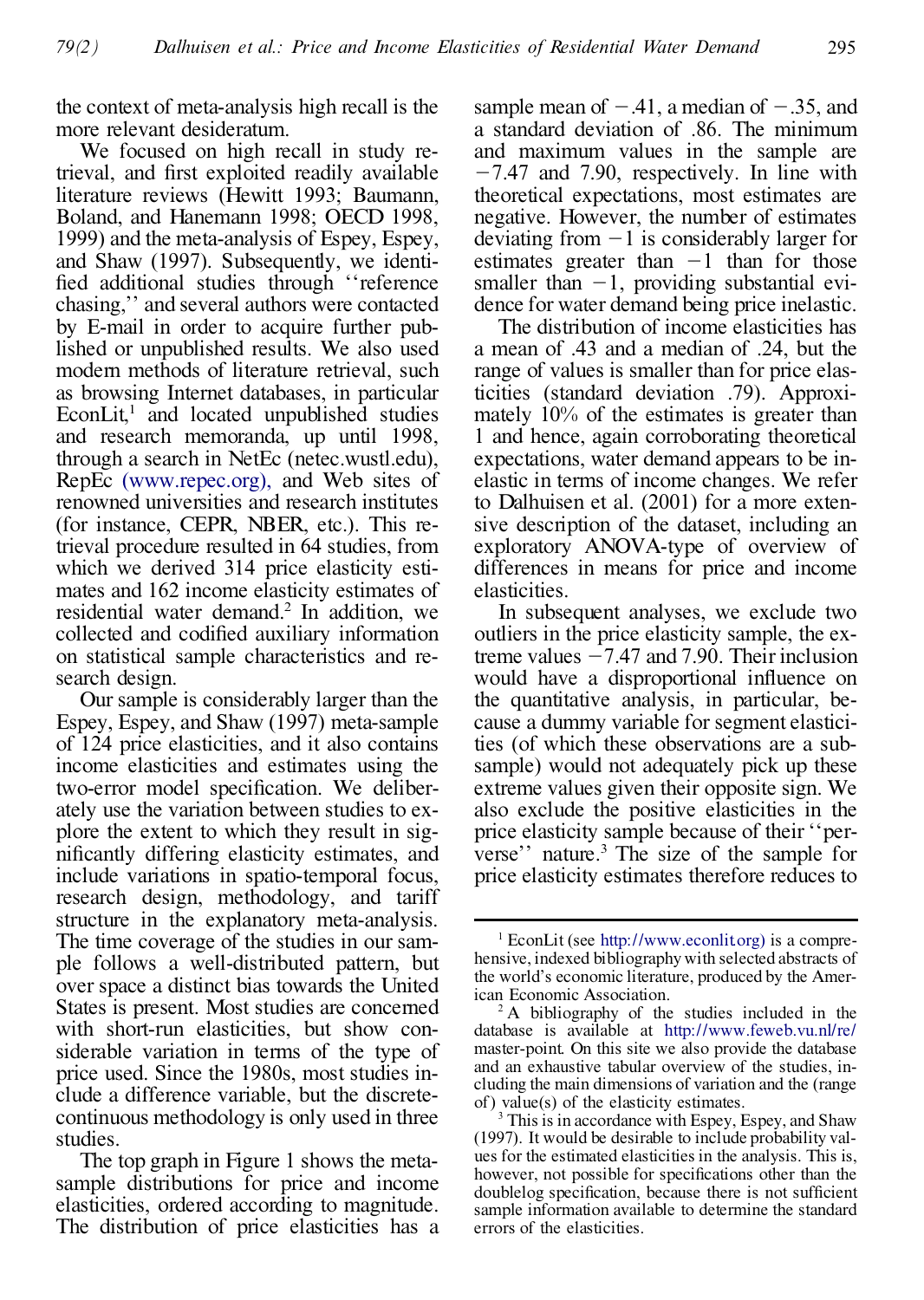

FIGURE 1

The Distribution of Price and Income Elasticities, Ordered in Meta-Sample Quintiles According to Size, Including All Observations (Top) and Excluding Outliers (Bottom)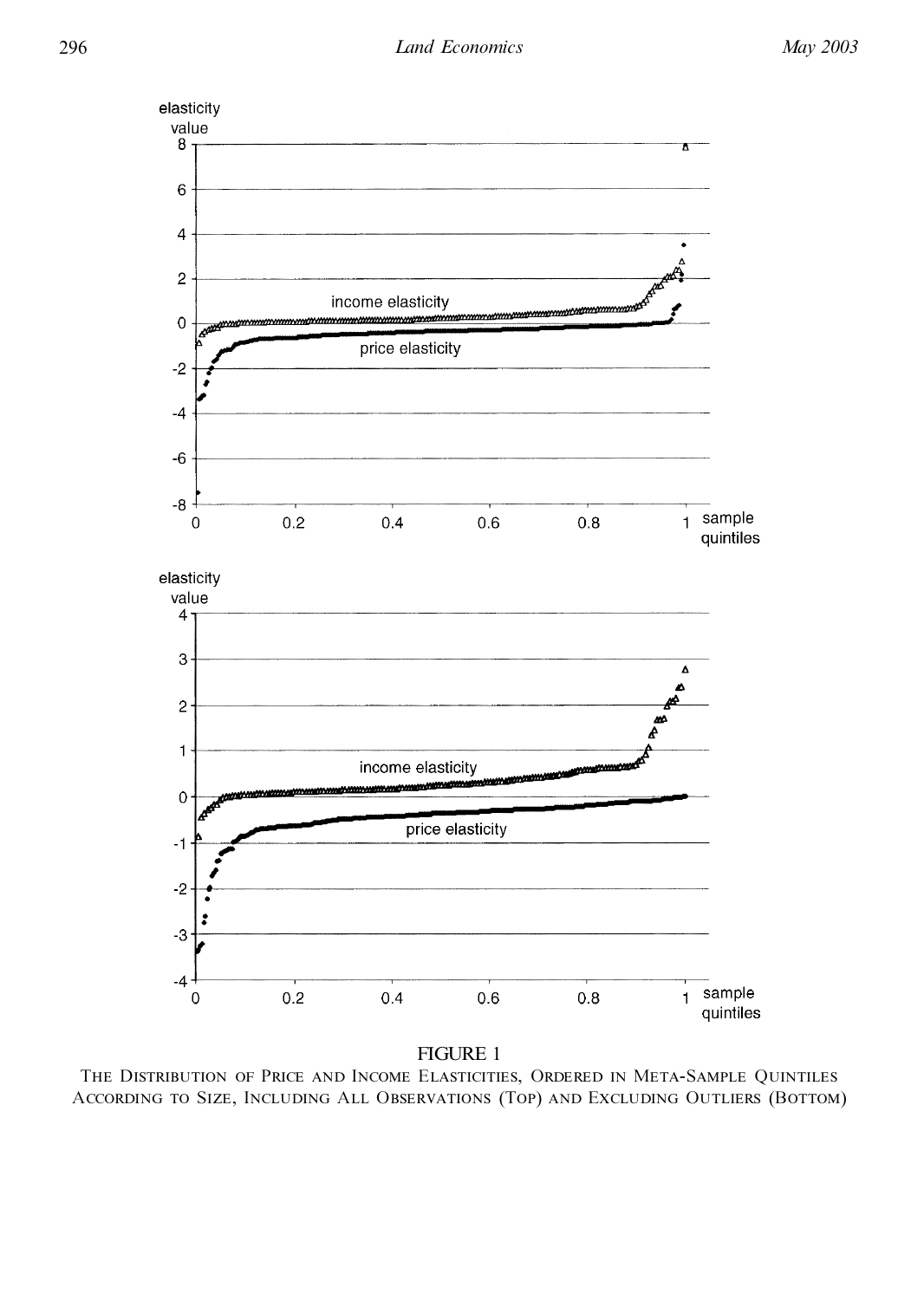296 observations. From the income elasticities sample a segment elasticity of  $-.86$  is excluded, because it cannot be represented as a separate category and it does not really fit into the explanatory framework (comprising factors such as functional form and estimator). The income elasticity sample contains 161 observations. The adjusted samples are shown in the bottom graph of Figure 1.

#### **IV. META-REGRESSION**

In order to attain a rigorous insight into the causes for structural differences in estimated price and income variability of residential water demand, a multivariate analysis is needed. Espey, Espey, and Shaw (1997) use a framework in which price elasticities are explained as a function of the demand specification (including functional form and the specification of the conditioning variables), data characteristics, environmental characteristics, and the econometric estimation technique. Positive estimates for price elasticities are excluded, yielding a sample of 124 observations, with a mean price elasticity of  $-.51$  and approximately 90% of the estimates between  $-.75$  and 0. They estimate a linear, a loglinear, and a Box-Cox specification.<sup>4</sup>

 $A \chi^2$ -test indicates that the nonlinear Box-Cox specification achieves the highest explanatory power, and the results are more or less robust comparing signs and significance across specifications. In the nonlinear Box-Cox version of the model Espey, Espey, and Shaw find that primary studies in which the demand specification includes evapotranspiration and rainfall variables, and are based on winter data (instead of summer or year-round data), reveal significantly lower elasticity estimates. Significantly higher values for the price elasticity are obtained when using average or Shin prices and when a difference variable is included in the demand equation.<sup>5</sup> Elasticities under increasing block rates as well as long run elasticities are significantly higher. Finally, estimates referring to commercial water use and the summer season are significantly greater. In terms of magnitude, evapotranspiration, the use of a difference variable, and summer data have the greatest impact.

Following up on the work of Espey, Espey, and Shaw, we provide additional results in this article. The first subsection deals with a re-analysis of the Espey, Espey, and Shaw sample and our extended sample, in order to judge the robustness of results across studies. Subsequent subsections are confined to the use of our extended sample. First, we use a somewhat different specification for the meta-regression and derive results for both price and income elasticities. Second, we present a more accurate way of investigating the impact of tariff systems. Finally, we succinctly investigate the implications of different microeconomic behavioral models forthe estimated elasticity values.

#### *Robustness of Results for Price Elasticities across Different Meta-Samples*

The Espey, Espey, and Shaw sample contains 124 estimated price elasticities from 24 journal articles published between 1967 and 1993. Our extended sample comprises 296 estimates from 64 studies that appeared between 1963 and 2001. In order to investigate the robustness of the results across studies and the relevance of sample selection bias, we compare the results of our sample to the Espey, Espey, and Shaw results, using their specification. The results are presented in Table 1 for the linear and Box-Cox specifications. The first four columns refer to the Es-

<sup>4</sup> The Box-Cox transformation applies to the dependent variable *y* only, which is transformed to  $(y^{\lambda}-1)/\lambda$ . We use maximum likelihood techniques as opposed to the grid search procedure used in Espey, Espey, and Shaw (1997), which is not necessarily maximum likelihood (Greene 2000). We follow Espey, Espey, and Shaw in multiplying the elasticities with  $-1$ , because the argument of the natural logarithm is strictly positive, but only do this in Table 1.

<sup>&</sup>lt;sup>5</sup> Espey, Espey, and Shaw (1997, 1371) refer to this as the difference price, indicating the difference between what the consumer would pay for water if all water were purchasedat the marginal rate and what is actu ally paid (Agthe and Billings 1980). Because the difference price is strictly speaking not a price variable, but rather a correction factor accounting for lump sum transfers in case of block rate tariffs, we preferthe label ''difference variable.''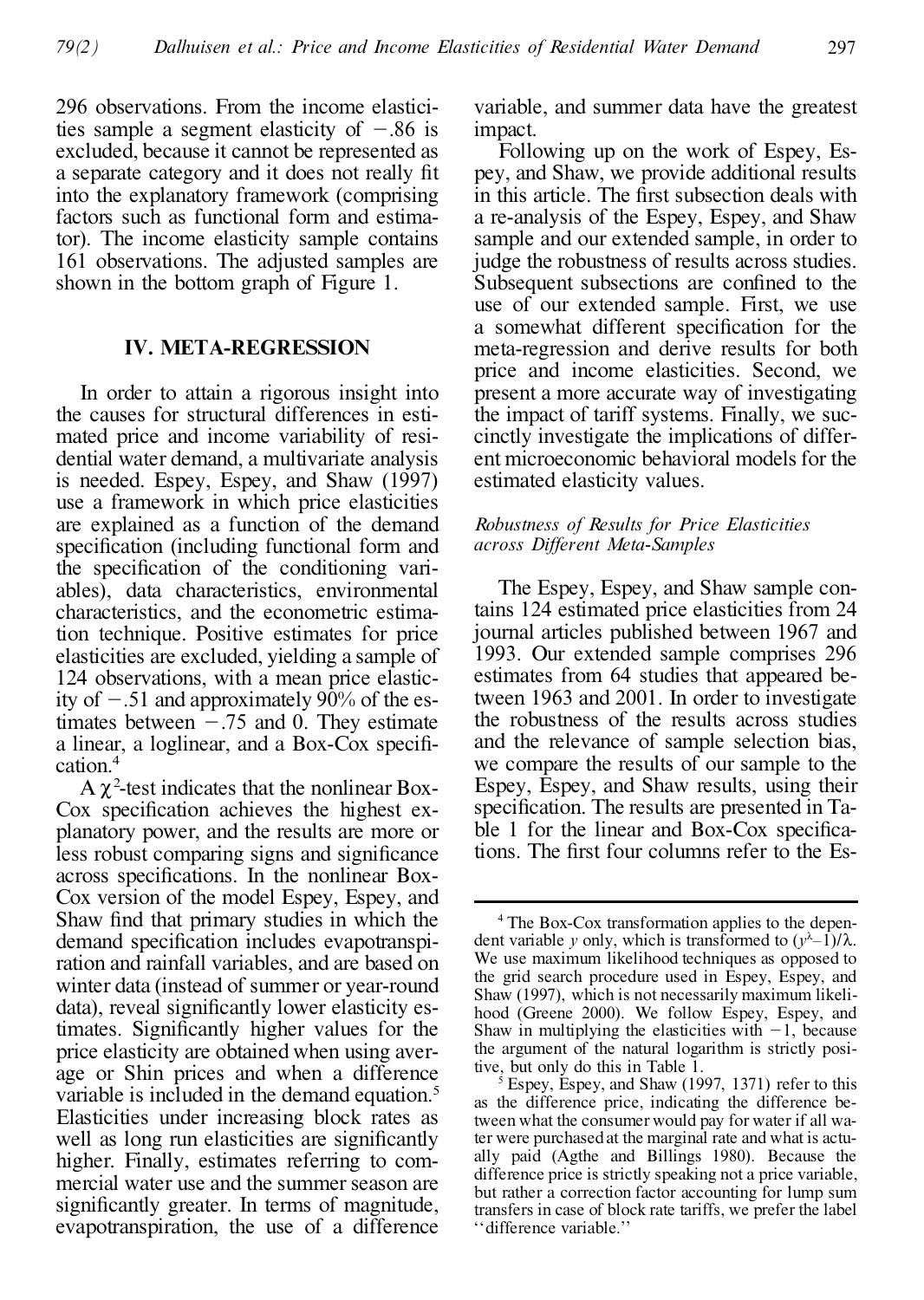| ESTIMATION RESULTS FOR THE REPLICATION OF THE ESPEY, ESPEY, AND SHAW (1997) ANALYSIS |  |
|--------------------------------------------------------------------------------------|--|
| FOR THE ORIGINAL AND THE EXTENDED SAMPLE <sup>a</sup>                                |  |

|                                             | Espey, Espey, and Shaw Sample |                                |                  | <b>Extended Sample</b>          |                  |                                  |
|---------------------------------------------|-------------------------------|--------------------------------|------------------|---------------------------------|------------------|----------------------------------|
| Dependent Variable:<br>Absolute Value Price |                               | Original                       | Adjusted         |                                 |                  |                                  |
| Elasticity                                  | Linear                        | Box-Cox                        | Linear           | Box-Cox                         | Linear           | Box-Cox                          |
| Constant                                    | $.68**$                       | $-1.05**$                      | .48              | $-1.07**$                       | .13              | $-1.80***$                       |
| Increasing block rate                       | (2.60)                        | $(-3.01)$                      | (1.16)           | $(-2.45)$                       | (0.72)           | $(-7.43)$                        |
|                                             | 0.18                          | $.39***$                       | 0.23             | $.44***$                        | $.35***$         | $.54***$                         |
| Decreasing block rate                       | (1.57)                        | (2.67)                         | (1.61)           | (2.89)                          | (3.21)           | (3.90)                           |
|                                             | .07                           | .23                            | .06              | .32**                           | .14              | .32*                             |
| Average price                               | (.58)                         | (1.61)                         | (.67)            | (2.05)                          | (1.09)           | (1.92)                           |
|                                             | .59                           | $.18**$                        | .18              | $.43***$                        | -.09             | .04                              |
| Shin price                                  | (.96)                         | (2.26)                         | (1.60)           | (3.48)                          | $(-1.09)$        | (.41)                            |
|                                             | 0.13                          | $.30**$                        | 0.20             | $.53***$                        | $-.08$           | .04                              |
| Income included                             | (1.36)                        | (2.41)                         | (1.20)           | (2.93)                          | $(-.52)$         | (.19)                            |
|                                             | $-.48*$                       | $-.15$                         | 0.08             | $-.75$                          | $-.19$           | $-.58***$                        |
| Difference variable included                | $(-1.87)$                     | $(-.47)$                       | (0.19)           | $(-1.51)$                       | $(-1.42)$        | $(-3.25)$                        |
|                                             | 1.29***                       | $1.18***$                      | .13              | -.47                            | $-.20$           | $-.20$                           |
| Long run                                    | (6.91)                        | (5.18)                         | (.45)            | $(-1.50)$                       | $(-1.54)$        | $(-1.25)$                        |
|                                             | $.34**$                       | $.39**$                        | $.56***$         | $.45**$                         | $.23**$          | $.45***$                         |
| West United States                          | (2.28)                        | (2.14)                         | (3.12)           | (2.38)                          | (2.30)           | (3.44)                           |
|                                             | .03                           | .20                            | .09              | .33**                           | .19*             | .38***                           |
| East United States                          | (.27)                         | (1.33)                         | (.62)            | (2.05)                          | (1.87)           | (2.86)                           |
|                                             | .06                           | .15                            | $-.05$           | .05                             | .06              | .19                              |
| Loglinear specification                     | (.57)                         | (1.25)                         | $(-0.39)$        | (.38)                           | (.62)            | (1.44)                           |
|                                             | .04                           | .08                            | .13              | .18                             | $.28***$         | .48***                           |
| Population density included                 | (45)                          | (.86)                          | (1.04)           | (1.45)                          | (3.80)           | (4.97)                           |
|                                             | .35**                         | $.42**$                        | $-.05$           | $-.10$                          | .18              | .38*                             |
| Household size included                     | (2.06)                        | (2.02)                         | $(-.17)$         | $(-.34)$                        | (1.18)           | (1.90)                           |
|                                             | .01                           | .07                            | $-.04$           | $-.16$                          | $-.12$           | $-.05$                           |
| Seasonal dummy included                     | (.10)                         | (.48)                          | $(-.28)$         | $(-1.15)$                       | $(-1.04)$        | $(-.33)$                         |
|                                             | $-.20$                        | 0.05                           | $.53**$          | $.57**$                         | $.23*$           | .30*                             |
| Evapotranspiration included                 | (1.22)                        | (.23)                          | (2.33)           | (2.38)                          | (1.73)           | (1.75)                           |
|                                             | $-1.83***$                    | $-1.52***$                     | $-.75**$         | -.19                            | $-.21$           | $-.08$                           |
| Rainfall included                           | $(-9.31)$                     | $(-6.28)$                      | $(-2.10)$        | $(-.49)$                        | $(-1.42)$        | $(-.44)$                         |
|                                             | $-.62***$                     | $-.43***$                      | .56**            | $.76***$                        | $-.17*$          | $-.15$                           |
| Temperature included                        | $(-5.41)$                     | $(-3.04)$                      | (2.13)           | (2.74)                          | $(-1.93)$        | $(-1.27)$                        |
|                                             | $.17*$                        | $-.22$                         | $-.67*$          | $-1.00***$                      | $-.02$           | $-.07$                           |
| Lagged dependent variable                   | (1.85)                        | $(-.19)$                       | $(-2.61)$        | $(-3.67)$                       | $(-.22)$         | $(-.69)$                         |
|                                             | .02                           | .05                            | $-.07$           | .01                             | $.23**$          | .05                              |
| Commercial use                              | (.16)                         | (.32)                          | $(-.30)$         | (.04)                           | (2.36)           | (.44)                            |
|                                             | $.43***$                      | .58***                         | $-.86*$          | $-1.13**$                       | .17              | .31                              |
| Other estimation techniques                 | (2.69)                        | (2.95)                         | $(-1.82)$        | $(-2.28)$                       | (.83)            | (1.18)                           |
|                                             | .04                           | 0.03                           | $-.01$           | .11                             | $-.03$           | $-.09$                           |
| Daily data                                  | (.64)                         | (0.42)                         | $(-.08)$         | (1.02)                          | $(-.51)$         | $(-1.04)$                        |
|                                             | $-.14$                        | $-.91$                         | -.62*            | -.52                            | $.33*$           | $.77***$                         |
| Monthly data                                | $(-.83)$                      | $(-.44)$                       | $(-1.71)$        | $(-1.36)$                       | (1.87)           | (3.35)                           |
|                                             | .49***                        | $.48**$                        | $-.35$           | .47                             | .29**            | $.81***$                         |
| Household level data                        | (2.87)                        | (2.33)                         | $(-.93)$         | (1.14)                          | (2.33)           | (4.84)                           |
|                                             | $-.06$                        | -.18                           | $-.37**$         | $-.54***$                       | .18              | .18                              |
| Cross section data                          | $(-.47)$                      | $(-1.22)$                      | $(-2.08)$        | $(-2.87)$                       | (2.01)           | (1.60)                           |
|                                             | .08                           | .52                            | $-.27$           | .49                             | .15              | $.53***$                         |
| Winter data                                 | (.84)                         | (.46)                          | $(-.73)$         | (1.17)                          | (1.09)           | (2.85)                           |
|                                             | $-0.59***$                    | $-.34**$                       | $-.03$           | .07                             | $-.18*$          | $-.25*$                          |
| Summer data                                 | $(-4.90)$                     | $(-2.23)$                      | $(-.09)$         | (.26)                           | $(-1.65)$        | $(-1.78)$                        |
|                                             | $1.67***$                     | $1.44***$                      | $1.22***$        | $1.07***$                       | .15              | .13                              |
|                                             | (14.67)                       | (10.35)                        | (5.37)           | (4.48)                          | (1.43)           | (.99)                            |
| $R^2$ -adj.                                 | .81<br>$21.83***$             |                                | .46<br>$5.24***$ |                                 | .22<br>$4.42***$ |                                  |
| <i>F</i> -test<br>λ                         |                               | $0.49***$                      |                  | $0.12*$                         |                  | $0.23***$                        |
| LR test<br>Log Likelihood                   | 23.62                         | (5.93)<br>41.06***<br>$-15.05$ | -40.49           | (1.93)<br>162.43***<br>$-60.70$ | $-163.86$        | (6.65)<br>336.42***<br>$-252.08$ |
| Akaike Info. Crt.                           | .04                           | .66                            | 1.07             | 1.40                            | 1.28             | 1.88                             |
| Log Amemiya Prob. Crt.                      | $-2.80$                       | $-2.41$                        | $-1.76$          | $-1.67$                         | $-1.56$          | $-1.05$                          |
| N                                           | 124                           | 124                            | 124              | 124                             | 296              | 296                              |

<sup>a</sup> Significance is based on a two-sided *t*-test (with *t*-values in parentheses), and indicated by \*\*\*, \*\*, and \* for the 1, 5, and 10% level, respectively. Note that these results are generated using the absolute value of the (negative) price elasticities as the dependent variable in order for the Box-Cox transformation to be feasible. The Box-Cox estimator is maximum likelihood.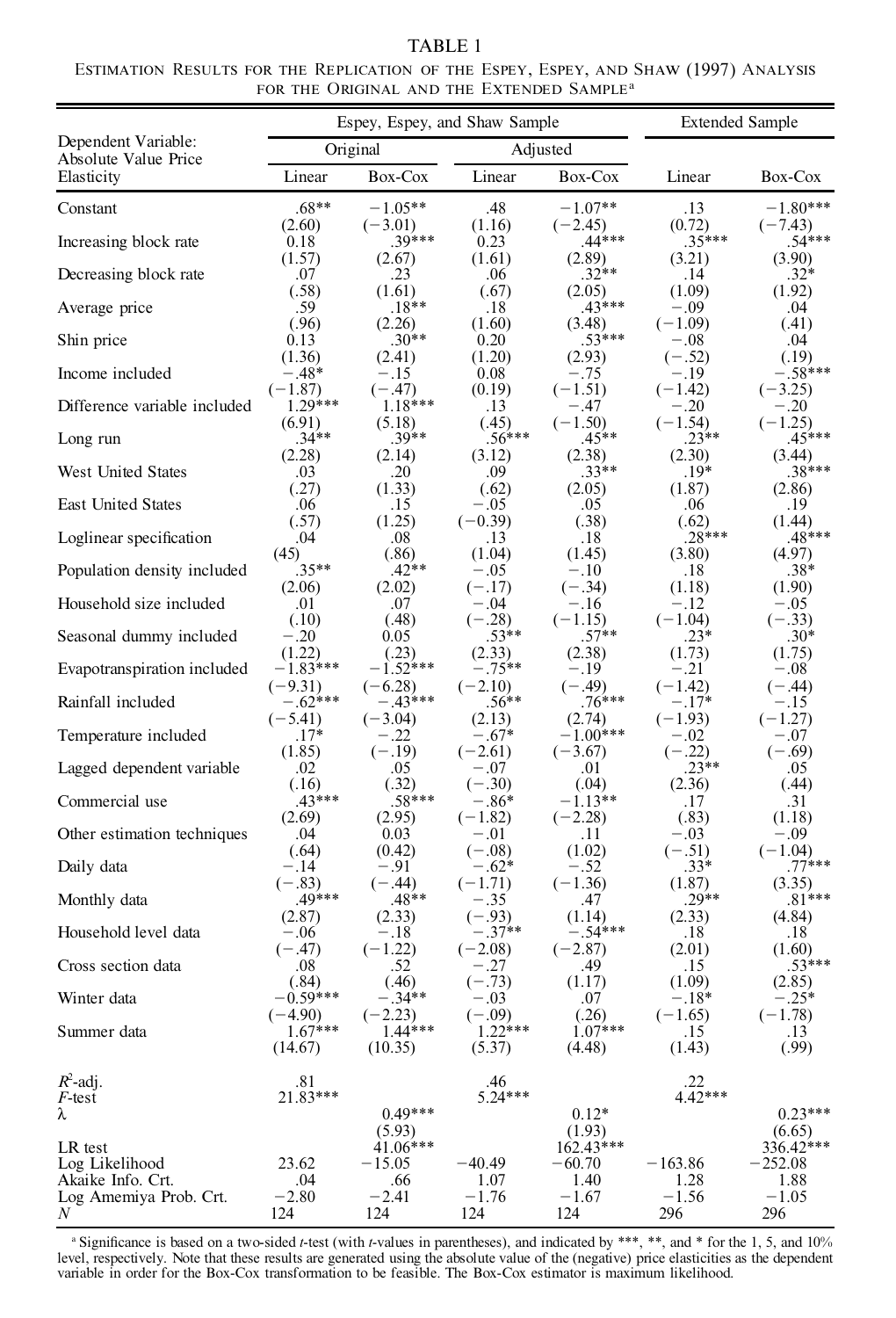pey, Espey, and Shaw sample,<sup>6</sup> the last two to the extended sample. The estimations are based on a full maximum likelihood procedure for all parameters including the transfor mation parameter  $\lambda$ . The Likelihood Ratio test reported in Table 1 concerns the test of the Box-Cox model as unrestricted model against the linear model containing the (implicit) restriction of  $\lambda$  being equal to one.

The third and fourth column (labeled ''Adjusted'') show the results for the Espey, Espey, and Shaw sample with some additional adjustments to the coding of the data in order to make the data fully comparable to the data set for the extended sample. We increased the number of observations for which the type of tariff system is known (from 11 in the original Espey, Espey, and Shaw sample to 53 in the adjusted sample), using information regarding the estimated parameter value of the difference variable.<sup>7</sup> These changes affect the original Espey, Espey, and Shaw results by reducing the explanatory power: the adjusted  $R^2$  drops from .81 to .46. The significance of almost half the variables changes as well (from significant to insignificant, or vice versa). Regarding the microeconomic variables, decreasing block rates is now significantly different from zero in the Box-Cox specification, but the difference variable loses its significance in both specifications.

The comparison of the last two columns of Table 2 with the middle two columns gives an indication of the robustness of the results across different meta-samples. The extended meta-sample is twice as large as the Espey, Espey, and Shaw sample. In terms of sign, some noteworthy changes can be observed. For instance, the effect of the data type (daily data and household level data) is reversed in the extended sample. Furthermore, with respect to the important microeconomic variables, specifically average price and Shin price, we observe a reverse effect in terms of significance. The adjusted  $R^2$  drops even further to .22. These changes reinforce the conclusion that the literature retrieval processis of paramount importance, and show as well that the estimation results are not overly robust. This is even more relevant as the fixed effects approach that characterizes many meta-regressions, is particularly sensitive to the numberof degrees of freedom available—in terms of statistical significance as well as with regard to the variation available and the degree of multicollinearity.

It should, however, also be noticed that there are some ''peculiarities'' in these specifications. For instance, the omitted category for tariff systems includes cases for which no information can be retrieved from the underlying studies as well as those that have a flat rate system. Following Section 2, we also expect differences among studies to be related to diverging income levels for the respective study areas. Finally, no formal distinction is made for the relatively new studies using the two-error model approach, because they were not included in the Espey, Espey, and Shaw analysis. In the remainder of this section, we will remedy these issues by means of alternative specifications.

#### *Alternative Meta-Speci cations for Price and Income Elasticities*

In this section, we introduce various adaptations to the econometric specification, and we extend the analysis to income elasticities of residential water demand. The specification of the design matrix used in the metaregressions includes variables from five different categories.

<sup>&</sup>lt;sup>6</sup> The Espey, Espey, and Shaw results presented in the first two columns of Table 1 (labeled  $\cdot$ <sup>\*</sup>Original'') are slightly different from those published in Espey, Espey, and Shaw (1997). Apparently, there has been some confusion in their coding of the variable referring to household level data. In Table 2 of the Espey, Espey, and Shaw study (1997, 1372) it is indicated that 28 ob servations refer to household data and 96 to aggregate data. This is, however, not in accordance with their database, which gives 81 and 43 observations for household and aggregate data, respectively. As the latter is equivalent to our own coding we have used an accordingly coded dummy variable in replicating the Espey, Espey, and Shaw analysis. The correction does not significantly alter their results. There also seems to be a slight mistake in Table 1 with respect to the num bers of studies using ''long run demand'' and ''lagged dependent variable,'' 17 and 22, respectively, which should be reversed. This is, however, most likely a ty-<br>pographical error.

A negative (positive) sign implies increasing (decreasing) block rates. We also split the observations of Lyman (1992) more precisely according to season con sidered (summer, winter, or year-round).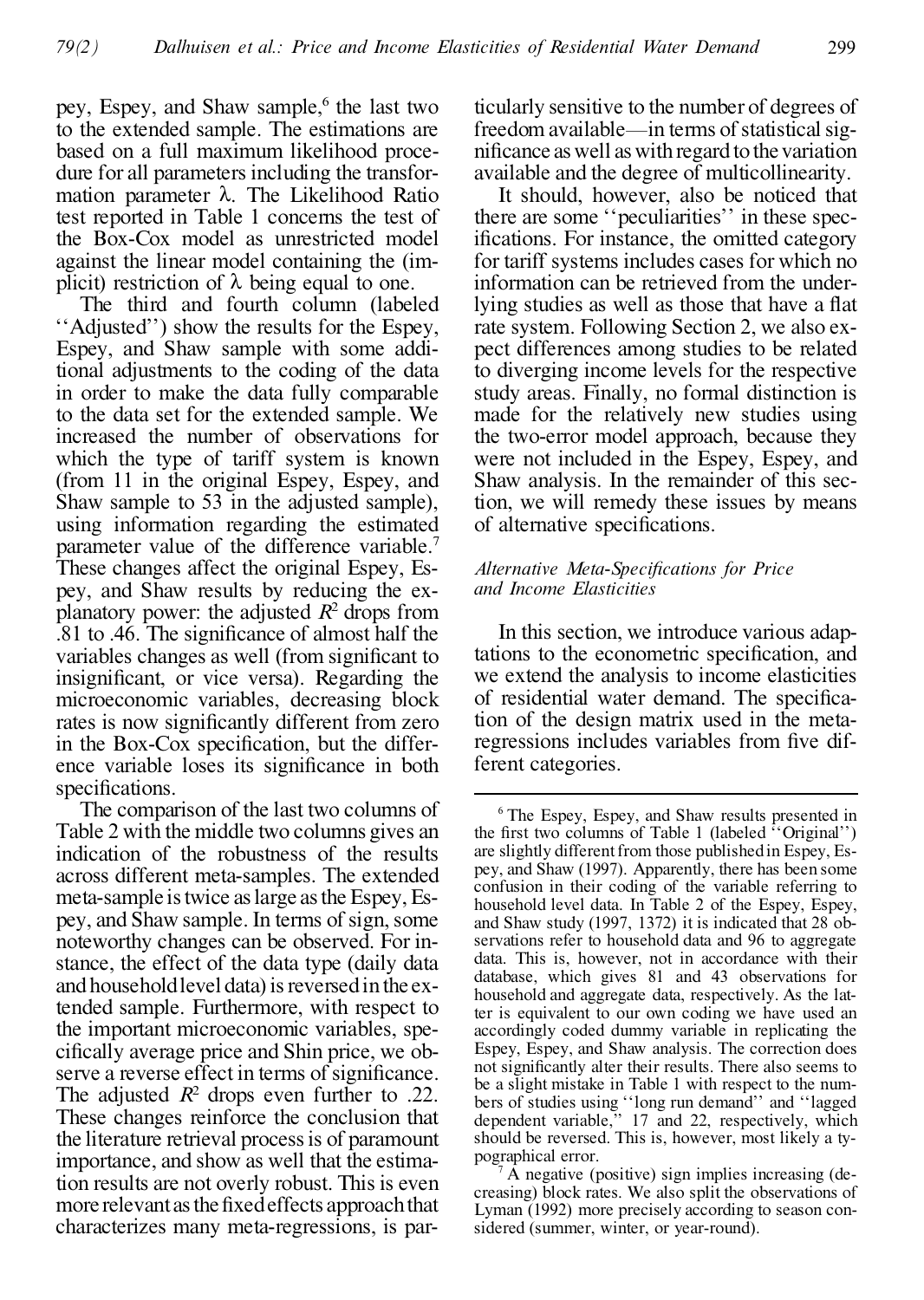Estimation Results for Price and Income Elasticities Based on a Linear Specification with Heteroscedasticity Corrected Standard Errors

| Dependent Variable:             | Price Elasticity        |                         | Income Elasticity       |                         |
|---------------------------------|-------------------------|-------------------------|-------------------------|-------------------------|
| Price and Income Elasticity     | Full                    | Restricted              | Full                    | Restricted              |
| Constant                        | $-.12$                  | $-.40**$                | .20                     | .06                     |
| Increasing block rate           | $(-.38)$<br>.05         | $(-2.22)$<br>.11        | (.38)<br>.02            | (.21)<br>.24            |
|                                 | (.34)                   | (1.05)                  | (.03)                   | (.81)                   |
| Decreasing block rate           | .003<br>(.02)           | .06<br>(.55)            | .96<br>(1.14)           | 1.09**<br>(2.00)        |
| No block rate info available    | .01                     | .04                     | - 44*                   | $-.33*$                 |
| Average price                   | (.09)<br>$-.25$         | (.64)<br>$-.0004$       | $(-1.87)$<br>$-.04$     | $(-1.85)$<br>$-.05$     |
|                                 | $(-.44)$                | $(-.007)$               | $(-.46)$                | $(-.51)$                |
| Shin price                      | - 03<br>$(-.34)$        | -.06<br>$(-0.75)$       | .14<br>(.36)            | .20<br>(.44)            |
| Income included                 | $-.12$                  | $-.12$                  |                         |                         |
| Difference variable included    | $(-.65)$<br>.08         | $(-.86)$<br>$.18**$     | $-.59$                  | $-.53$                  |
|                                 | (.65)                   | (2.07)                  | $(-1.29)$               | $(-1.21)$               |
| Discrete-continuous model       | $-1.07***$<br>$(-6.24)$ | $-1.25***$<br>$(-8.79)$ | $-1.14***$<br>$(-3.74)$ | $-1.19***$<br>$(-5.10)$ |
| Long run                        | $-.26*$                 | $-.28**$                | $-.06$                  | $-.08$                  |
| Segment elasticity              | $(-1.65)$<br>$-.67**$   | $(-2.43)$<br>$-.67***$  | $(-.32)$                | $(-.71)$                |
|                                 | $(-2.04)$               | $(-2.60)$               |                         |                         |
| GDP per capita $(\times 1,000)$ | .01<br>(.66)            | $.02*$<br>(1.89)        | .01<br>(.40)            | $.04*$<br>(1.87)        |
| West United States              | $-.17**$                | $-0.21***$              | .01                     |                         |
| <b>East United States</b>       | $(-2.03)$<br>$-.005$    | $(-3.64)$               | (.08)<br>$-.08$         |                         |
|                                 | $(-.06)$                |                         | $(-.42)$                |                         |
| Europe                          | $.28*$                  | $.29***$                | $-1.08*$                | $-.77***$               |
| Other locations                 | (1.73)<br>$-.20$        | (3.02)<br>$-.29**$      | $(-1.83)$<br>.24        | $(-2.71)$<br>$.60***$   |
|                                 | $(-1.07)$               | $(-2.00)$               | (.74)                   | (4.32)                  |
| Midpoint time trend             | $-.005$<br>$(-.74)$     |                         | .03<br>(1.44)           |                         |
| Loglinear specification         | $-.15**$                |                         | .08                     |                         |
| Population density included     | $(-2.48)$<br>$-.18**$   | $-.17**$                | (.62)<br>.27            | $.22*$                  |
|                                 | $(-2.02)$               | $(-2.48)$               | (1.21)                  | (1.77)                  |
| Household size included         | $-.07$<br>$(-1.02)$     |                         | $-.33$<br>$(-1.39)$     |                         |
| Seasonal dummy included         | $-.38$                  | $-.48**$                | $-1.23$                 | $-1.30**$               |
| Evapotranspiration included     | $(-1.48)$<br>.11        | $(-2.36)$               | $(-1.60)$<br>$.74***$   | $(-2.04)$<br>$.82**$    |
|                                 | (.84)                   |                         | (2.88)                  | (2.55)                  |
| Rainfall included               | .06<br>(.71)            |                         | $-.08$<br>$(-.33)$      |                         |
| Temperature included            | $-.04$                  |                         | .03                     |                         |
| Lagged dependent variable       | $(-.63)$<br>-.17        |                         | (.23)<br>.02            |                         |
|                                 | $(-1.37)$               |                         | (.14)                   |                         |
| Commercial use                  | $-.19$<br>$(-1.13)$     |                         | $-.56**$<br>$(-2.40)$   | $-.30***$<br>$(-2.69)$  |
| Other estimation techniques     | .01                     |                         | $-.21$                  |                         |
|                                 | (.16)                   |                         | $(-.86)$                |                         |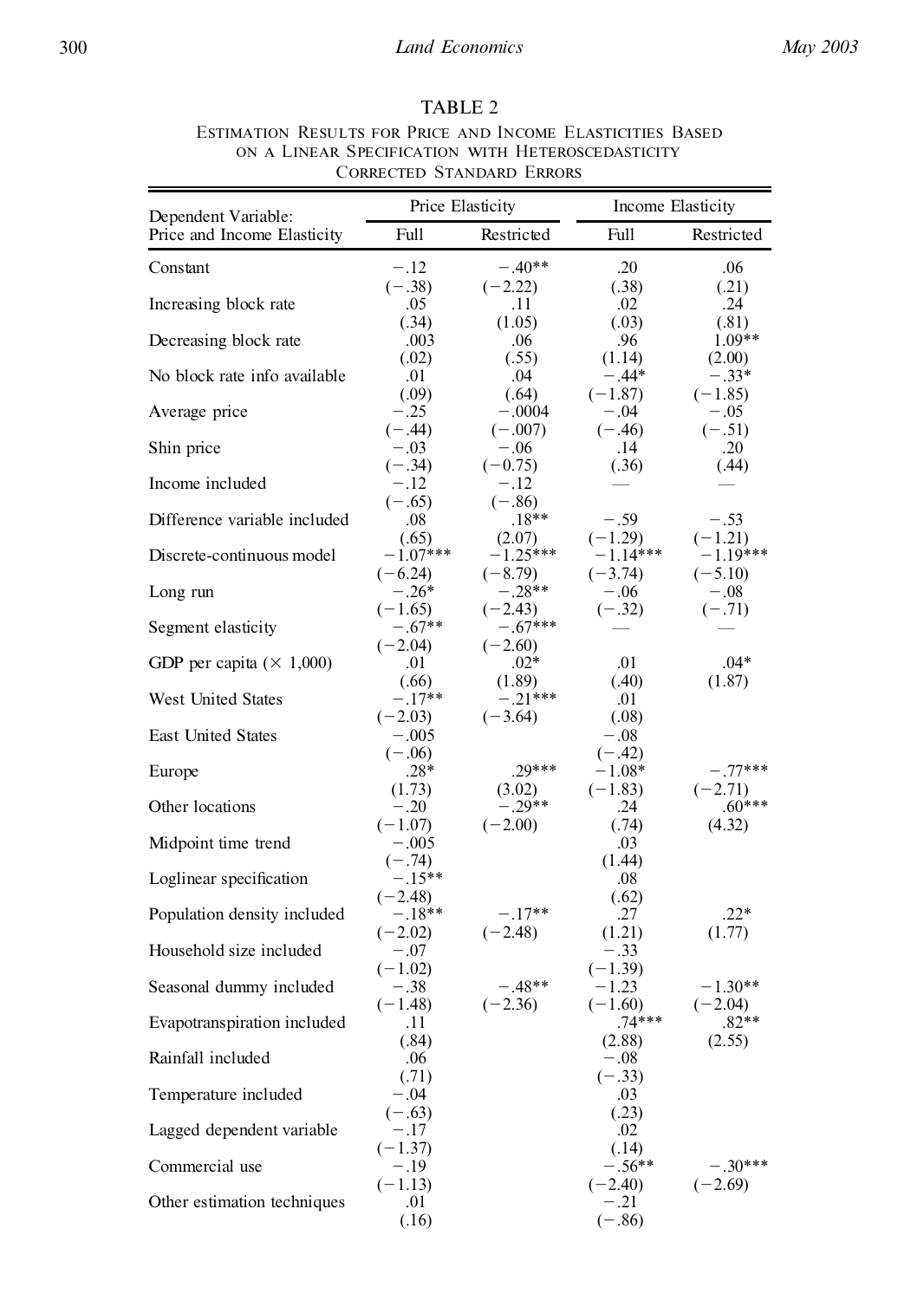| ٠            |                    |  |
|--------------|--------------------|--|
| ۰,<br>$\sim$ | ×<br>۰.<br>×<br>۰. |  |

| Dependent Variable:         |                     | Price Elasticity   | Income Elasticity    |                        |
|-----------------------------|---------------------|--------------------|----------------------|------------------------|
| Price and Income Elasticity | Full                | Restricted         | Full                 | Restricted             |
| Daily data                  | $-.08$              |                    | $-1.44**$            | $-.93***$              |
|                             | $(-.64)$<br>$-22**$ | $-.22***$          | $(-2.40)$<br>$-.95*$ | $(-4.09)$<br>$-.79***$ |
| Monthly data                | $(-2.08)$           |                    | $(-2.66)$ $(-1.79)$  | $(-3.22)$              |
| Household level data        | $-.09$              |                    | .16                  |                        |
|                             | $(-1.16)$           |                    | (.92)                |                        |
| Cross section data          | .04                 |                    | .04                  |                        |
| Panel data                  | (.33)<br>$.30**$    | $.27***$           | (.13)<br>$.79***$    | $.84***$               |
|                             | (2.51)              | (3.13)             | (3.12)               | (2.84)                 |
| Winter data                 | $13**$              | $.10***$           | $.24*$               |                        |
|                             | (2.39)              | (2.65)             | (2.06)               |                        |
| Summer data                 | $-.25**$            | $-.28**$           | .23                  | $.30*$                 |
|                             | $(-2.24)$           | $(-2.37)$          | (1.46)               | (1.97)                 |
| Unpublished studies         | $27*$<br>(1.93)     | $.28***$<br>(3.68) | $.59*$<br>(1.86)     | $.78***$<br>(3.40)     |
|                             |                     |                    |                      |                        |
| $R^2$ -adj.                 | .32                 | .33                | .39                  | .42                    |
| $F$ test                    | $5.03***$           | $7.61***$          | $4.14***$            | $6.74***$              |
| Log Likelihood              | $-140.12$           | $-143.85$          | $-130.87$            | $-133.75$              |
| Akaike Info. Crt.           | 1.18                | 1.13               | 2.04                 | 1.92                   |
| Log Amemiya Prob. Crt.      | $-1.65$             | $-1.71$            | $-.80$               | $-.91$                 |
| N                           | 296                 | 296                | 161                  | 161                    |

TABLE 2 (continued)

- 1. Following the discussion in Section 2, we include variables reflecting differences in *microeconomic theory* and *econometric methods*. Specifically, we include variables relating to the type of tariff system (increasing and decreasing block rates, and a flat rate system vs. those for which no information is available), the price variable (fixed, average, marginal, or Shin), whether or not the price elasticity is conditioned on income, and the modeling approach (inclusion of a difference variable, and application of the discrete-continuous choice approach). GDP per capita is used to account for income differences across studies. Finally, short and long term, and point and segment elasticities are distinguished.
- 2. *Spatio-temporal dynamics* are represented by means of dummy variables related to location (West United States, East United States, Europe and other countries vs. the United States as the omitted category), and a linear time-

trend referring to the mid-point of the first and last year to which the data pertain.

- 3. *Estimation characteristics* of the primary studies are represented by means of information about the functional form (loglinear vs. other functional forms), the conditioning variables used in the underlying studies (population density, household size, seasonal dummy, evapotranspiration, rainfall, temperature, the lagged dependent variable, and commercial use), and a variable indicating whether an estimator different from OLS is used.
- 4. The potential influence of the *type* of *data* is operationalized by means of the frequency of observation (daily or monthly data vs. yearly data as the omitted category), the aggregation level (individual or household data vs. aggregate data as the omitted category), and the type data series (cross section or panel data vs. time series data as the omitted category).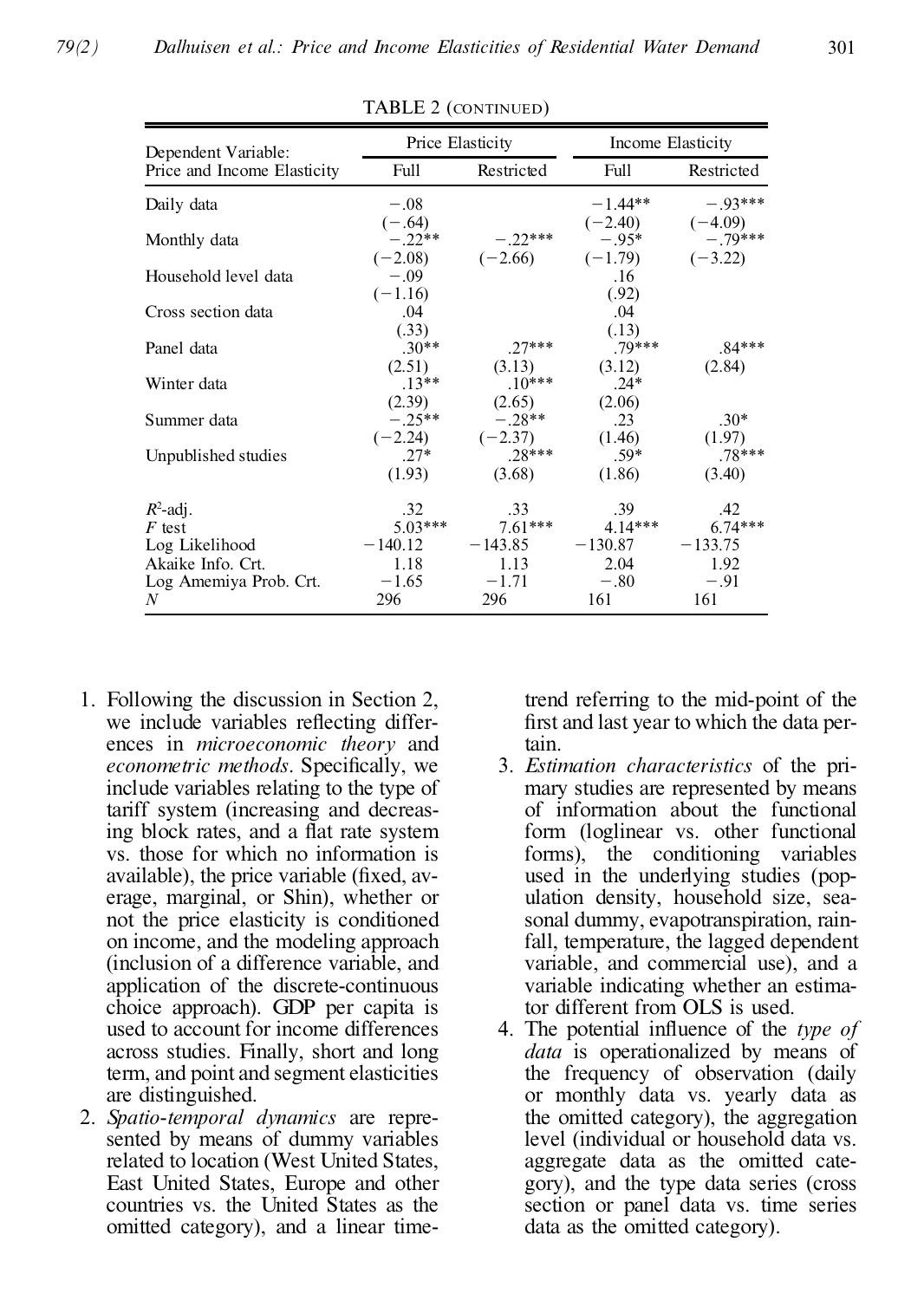5. Differences in terms of *publication status* are included by means of a dummy variable for unpublished studies.

With respect to the functional form of the meta-regression, we believe that the use of a Box-Cox transformation accounting for nonlinearities is not the appropriate solution. The main reason for what looks like a non-linear pattern is the statistical principle that estimates based on fewer observations are less efficient. Consequently, a Box-Cox transformation is likely to provide a good fit, but no substantive explanatory power can be attached to it. It merely replicates a statistical principle, and all estimates, regardless of how precise they are, are given the same weight. The real problem is that meta-regressions are inherently heteroscedastic, because the effect sizes of different primary studies are estimated with differing numbers of observations. We therefore use a linear specification, and correct for heteroscedasticity by using White-adjusted standard errors.<sup>8</sup>

The estimation results for both price and income elasticities, with the variables grouped according to the above categories, are presented in Table 2. Since we do not use a Box-Cox transformation the price elasticities have been defined on the usual interval  $[-\infty, 0]$ . Table 2 contains the results for the ''Full Model'' and for a ''Restricted Model'' in which conditioning variables from categories  $2-5$  that are not significantly different from zero are excluded using Theil's (1971) backward stepwise elimination strategy.

It is remarkable that elasticities under block rate pricing are not significantly different from those under a flat rate system, except for income elasticities under decreasing block rates in the restricted model. From the other microeconomic variables, it is only the inclusion of the difference variable on price elasticities in the restricted model that is significantly different from zero. Most pronounced, however, is the effect of the twoerror model. The effect of long vs. short run values conforms to expectations, although the difference is only significant for priceelasticities. The income elasticity sample does not contain segment elasticities, but for the price elasticity sample, they are significantly higher. The effect of GDP per capita across studies is interesting: it is significantly positive for price and income elasticities in the restricted model, indicating that price elasticities are generally smaller in absolute value (i.e., more inelastic) and income elasticities are higher in richer countries.

Table 2 also shows that elasticities tend to be smaller in Europe as compared to the United States, and within the United States, price elasticities are greater in absolute value in the arid West. The latter may be the result of water use for purposes that are more elastic, such as irrigation (Espey, Espey, and Shaw 1997). From the estimation characteristics, the climate-related variables have a systematic influence on the magnitude of the elasticities. Some of the data characteristics are significantly different from zero as well. A final interesting result is that unpublished studies tend to report smaller absolute values of the price elasticity, and greater income elasticity values. The result with respect to price elasticities contradicts the typical feature of publication bias: ''exaggerated'' effects, in this case high absolute values of the elasticities, have a lower probability of being published (Card and Krueger 1995; Ashenfelter, Harmon, and Oosterbeek 1999).

#### *The Impact of Differing Tariff Systems*

We re-estimate the specification developed in the preceding section on a subset of the sample for which information on the tariff structure is available, in order to assess the impact of differing tariff systems more accurately. The results are reported inTable 3. For price elasticities, we again use the backward stepwise elimination strategy. For income elasticities, this is not feasible because of the limited number of observations for which we have conclusive information about the rate structure. With the number of observations be-

<sup>&</sup>lt;sup>8</sup> The results of a Box-Cox specification do not alter the main conclusions of our analysis. A comparison of the linear and the Box-Cox results is available from the website mentioned in footnote 2. We present the linear results in this article in order to avoid having to omit negative income elasticities from the meta-sample, and because the interpretation of the coefficients of the linear model is more straightforward.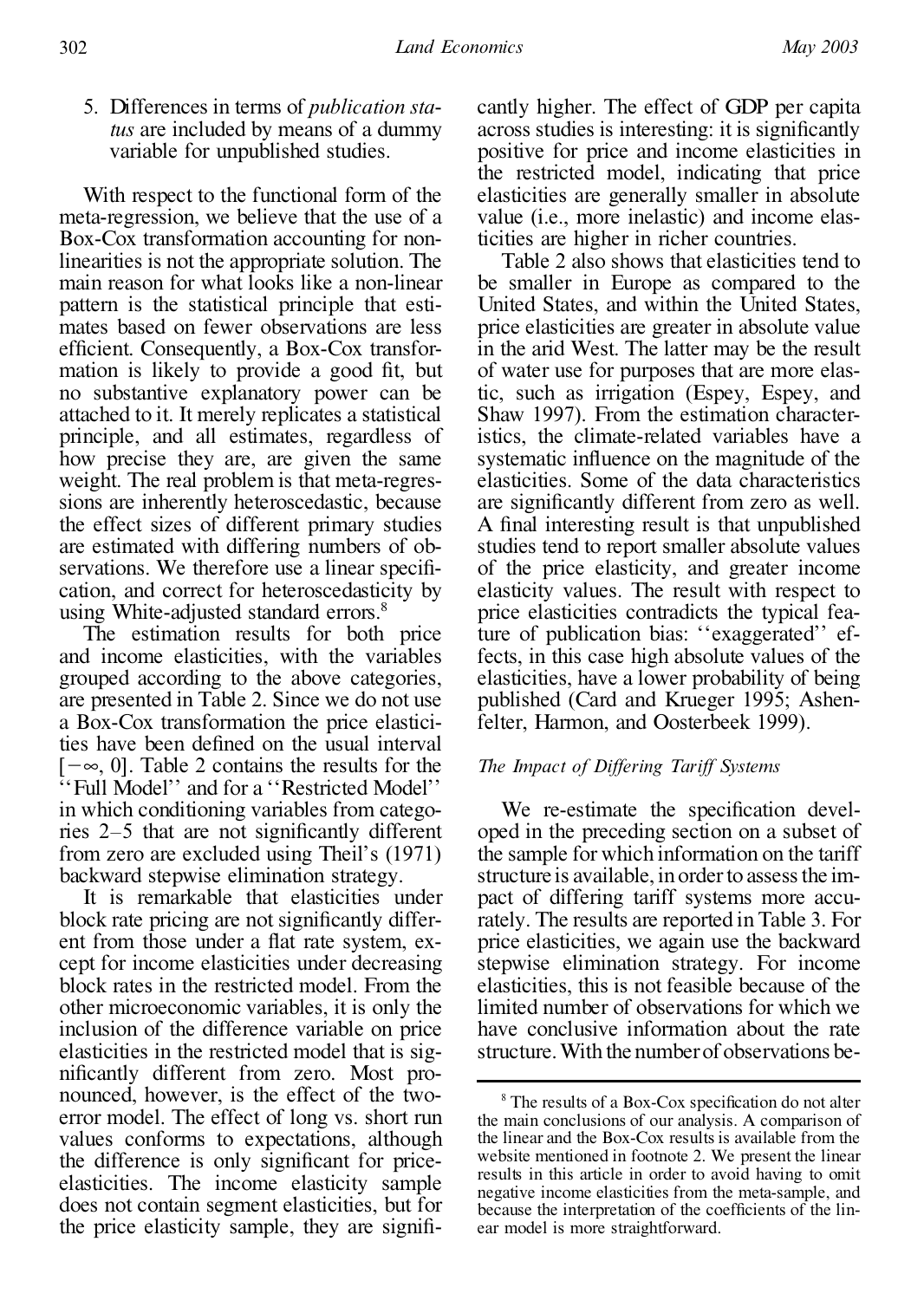Estimation Results for Price and Income Elasticities Based on a Linear Specification with Heteroscedasticity Corrected Standard Errors for a Subsample for which Information on the Tariff STRUCTURE IS AVAILABLE

| Dependent Variable:             | Price Elasticity       |                        | Income Elasticity   |
|---------------------------------|------------------------|------------------------|---------------------|
| Price and Income Elasticity     | Full                   | Restricted             | Restricted          |
| Constant                        | 2.24***                | .40                    | $-.97***$           |
|                                 | (2.70)                 | (1.60)                 | $(-2.87)$           |
| Increasing block rate           | $-.16$                 | $-.14*$                | $-.41**$            |
|                                 | $(-1.60)$<br>$-.13$    | $(-1.77)$<br>$-.07$    | $(-2.50)$<br>$.61*$ |
| Decreasing block rate           | $(-1.11)$              | $(-.87)$               | (1.89)              |
| Average price                   | $-.23***$              | $-.19***$              | $.48*$              |
|                                 | $(-3.40)$              | $(-3.42)$              | (1.75)              |
| Shin price                      | $-.11$                 | $-.13$                 | 2.98**              |
| Income included                 | $(-1.28)$<br>$-1.17*$  | $(-1.55)$<br>$-.03$    | (2.33)              |
|                                 | $(-1.97)$              | $(-.18)$               |                     |
| Difference variable included    | $-.07$                 | $-.08$                 | .93***              |
|                                 | $(-.61)$               | $(-1.23)$              | (3.22)              |
| Discrete-continuous model       | $-1.09***$             | $-1.04***$             | .05                 |
| Long run                        | $(-4.99)$<br>$-.01$    | $(-12.39)$<br>$-.10$   | (.21)<br>$-.08$     |
|                                 | $(-.07)$               | $(-1.30)$              | $(-.53)$            |
| Segment elasticity              | $-2.60***$             | $-1.28***$             |                     |
|                                 | $(-3.58)$              | $(-3.32)$              |                     |
| GDP per capita $(\times 1,000)$ | $-.14***$              | $-.04***$              | $.06***$            |
| West United States              | $(-3.13)$<br>$.75***$  | $(-3.82)$<br>$.24***$  | (3.53)              |
|                                 | (2.59)                 | (3.77)                 |                     |
| <b>East United States</b>       | .21                    |                        |                     |
|                                 | (1.34)                 |                        |                     |
| Europe                          | $-.69***$              |                        |                     |
| Other locations                 | $(-2.74)$<br>$-.38*$   |                        |                     |
|                                 | $(-1.82)$              |                        |                     |
| Midpoint time trend             | $.05***$               | .009***                |                     |
|                                 | (2.76)                 | (2.83)                 |                     |
| Loglinear specification         | .08                    |                        |                     |
| Population density included     | (1.03)<br>.43          |                        |                     |
|                                 | (1.63)                 |                        |                     |
| Household size included         | $-.33$                 | $-.19***$              |                     |
|                                 | $(-1.02)$              | $(-2.85)$              |                     |
| Seasonal dummy included         | $-.50***$<br>$(-3.61)$ | $-.29***$<br>$(-4.97)$ |                     |
| Evapotranspiration included     | $-.18$                 |                        |                     |
|                                 | $(-1.43)$              |                        |                     |
| Rainfall included               | $-.07$                 |                        |                     |
| Temperature included            | $(-.42)$<br>.03        |                        |                     |
|                                 | (.40)                  |                        |                     |
| Lagged dependent variable       | $-.06$                 |                        |                     |
|                                 | $(-.34)$               |                        |                     |
| Commercial use                  | .26                    |                        |                     |
| Other estimation techniques     | (1.26)<br>$-.12$       |                        |                     |
|                                 | $(-1.25)$              |                        |                     |
| Daily data                      | .47                    |                        |                     |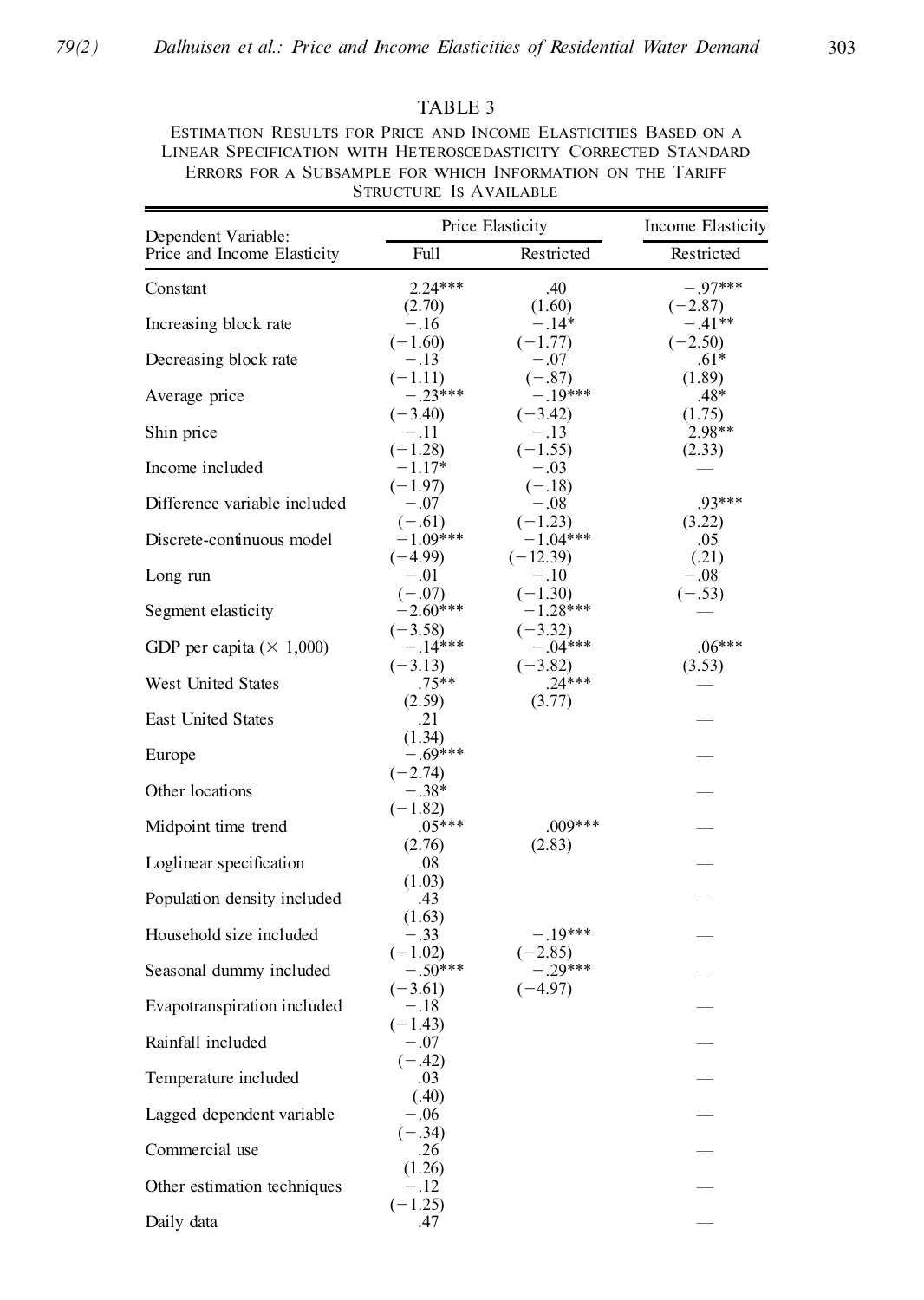| Dependent Variable:         |                                 | Price Elasticity | Income Elasticity |
|-----------------------------|---------------------------------|------------------|-------------------|
| Price and Income Elasticity | Full                            | Restricted       | Restricted        |
|                             | (1.47)                          |                  |                   |
| Monthly data                | $-1.27***$                      | $-.57***$        |                   |
|                             | $(-3.30)$                       | $(-4.14)$        |                   |
| Household level data        | $-.09$                          |                  |                   |
| Cross section data          | $(-.52)$<br>$-.38***$           |                  |                   |
| Panel data                  | $(-2.64)$<br>$1.15***$          | $.58***$         |                   |
|                             | (2.61)                          | (4.01)           |                   |
| Winter data                 | .16                             |                  |                   |
|                             | (1.14)                          |                  |                   |
| Summer data                 | $-.42***$                       | $-.41***$        |                   |
| Unpublished studies         | $(-3.29)$<br>$-.10$<br>$(-.60)$ | $(-6.78)$        |                   |
| $R^2$ -adj.                 | .23                             | .32              | .43               |
| $F$ test                    | $2.10***$                       | $4.33***$        | $7.28***$         |
| Log Likelihood              | $-52.10$                        | $-54.78$         | $-78.35$          |
| Akaike Info. Crt.           | 1.40                            | 1.18             | 2.61              |
| LogAmemiya Prob. Crt.       | $-1.42$                         | $-1.65$          | $-.23$            |
| N                           | 123                             | 123              | 67                |

TABLE 3 (continued)

ing as low as67, serious multi-collinearity in flates standard error estimates, and we therefore report a "base case" model in which only the microeconomic variables are included.

The results show that the effects of the microeconomic variables are now much more pronounced. Increasing block rate pricing makes the demand for water more elastic, but the income elasticity tends to be lower. Decreasing block rate systems do not have a significant effect on price elasticities, but the income elasticities are significantly higher. The nexus of average and Shin prices increases the absolute value of the elasticities as compared to marginal prices, the latter in particular for income elasticities. Inclusion of a difference variable and the specification of the demand for water as a discrete-continuous choice problem both have an effect, but the former only on income elasticities and the latter on price elasticities. The significant difference between short and long run elasticities disappears, but GDP per capita is now significantly different from zero for both price and income elasticities. Higher income areas tend to have higher price and income elasticities (in absolute terms).

Except for an occasional case, the sign and significance of the control variables is similar to those reported for the full sample. The spatial variables are an exception: the sign for the arid West of the United States is now positive, and the price elasticities for Europe are greater than in the United States.

#### *The Impact of Differing Microeconomic Behavioral Approaches*

Some of the microeconomic variables always appear in specific combinations, and can be categorized as different microeconomic behavioral approaches to modeling residential water demand. We distinguish the following approaches.

- 1. The *naõve approach* uses average or fixed prices, without conditioning on income (except for income elasticities), and models demand as a continuous choice.
- 2. The *conditional approach* conditions for income differentials, uses either average or fixed prices, or marginal or Shin prices, and models demand as a continuous choice.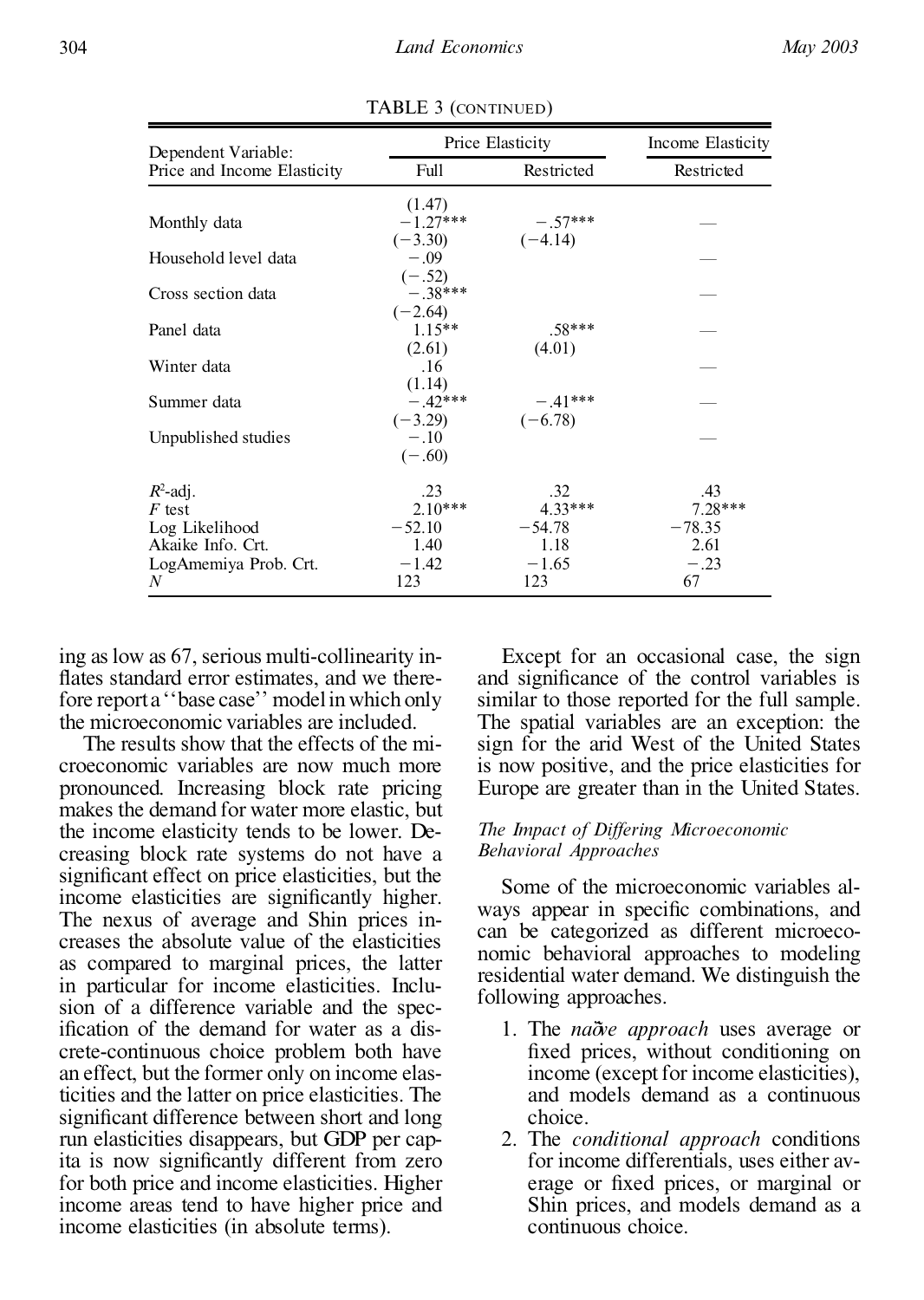#### (Partial) Estimation Results for Price and Income Elasticities Based on Four Different Behavioral Approaches and a Linear Specification with Heteroscedasticity Corrected Standard Errors, for a Subsample for Which Information on the Tariff Structure Is Available

| Dependent Variable:                   |                                             | Price Elasticity                          | Income Elasticity |
|---------------------------------------|---------------------------------------------|-------------------------------------------|-------------------|
| Price and Income Elasticity           | Full                                        | Restricted                                | Restricted        |
| Constant                              | $2.02**$                                    | .16                                       | $-.91**$          |
|                                       | (2.42)                                      | (.63)                                     | $(-2.37)$         |
| Increasing block rate                 | $-.17*$                                     | $-.26***$<br>$(-1.77)$ $(-3.65)$          | $-.36**$          |
| Decreasing block rate                 |                                             | $-.15 - .17**$                            | $(-2.09)$<br>.57  |
|                                       | $(-1.31)$ $(-2.46)$                         |                                           | (1.62)            |
| Conditional income approach with      | $-1.16*$ .06                                |                                           |                   |
| average/fixed price                   | $(-1.93)$                                   | (.31)                                     |                   |
| Conditional income approach with      | $-.99*$                                     | .18                                       | .79               |
| marginal/Shin price                   | $(-1.67)$                                   | (.98)                                     | (1.20)            |
| Corrected conditional income approach | $-.99*$                                     | $\overline{13}$                           | $.41**$           |
|                                       |                                             | $(-1.69)$ (.64)<br>-2.06*** -.77***       | (2.41)            |
| Discrete-continuous choice approach   |                                             |                                           | .39               |
|                                       |                                             | $(-3.30)$ $(-3.99)$                       | (1.61)            |
| Long run                              |                                             | $-.007$ $-.08$                            | $-.31$            |
|                                       |                                             | $(-.05)$ $(-.96)$<br>-2.57*** $-1.48$ *** | $(-.18)$          |
| Segment elasticity                    |                                             |                                           |                   |
|                                       | $(-3.47)$ $(-3.55)$                         | $-14***$ $-04***$                         | $.09***$          |
| GDP per capita $(\times 1,000)$       |                                             | $(-3.15)$ $(-3.26)$                       | (3.44)            |
|                                       | <b>Property and the company's company's</b> |                                           |                   |
|                                       | $\cdots$                                    | $\cdots$<br>$\cdots$                      |                   |
|                                       |                                             |                                           |                   |
| $R^2$ -adi.                           | .24                                         | .31                                       | .18               |
| $F$ test                              | $2.17***$                                   | $4.08***$                                 | $3.05***$         |
| Log Likelihood                        | $-52.25$                                    | $-54.61$                                  | $-91.30$          |
| Akaike Info. Crt.                     | 1.39                                        | 1.20                                      | 2.96              |
| LogAmemiya Prob. Crt.                 | $-1.44$                                     | $-1.64$                                   | .13               |
| N                                     | 123                                         | 123                                       | 67                |

<sup>a</sup> The specifications for price elasticities also contain several control variables. Because the coefficients are virtually identical to those presented in Table 3, they are not reported here.

<sup>b</sup> For income elasticities the conditional income approach with average/ fixed price is identical to the naõve approach, which is the omitted category.

- 3. The *sophisticated conditional approach* conditions for income differ entials, uses marginal or Shin prices, includes a difference variable, and models demand as a continuous choice.
- 4. The *discrete-continuous choice approach* conditions for income differentials, uses marginal prices, includes a difference variable, and models demand as a discrete-continuous choice.

For income elasticities, the naõve approach and the conditional income approach

with average or fixed prices coincide, because income elasticities are by definition conditioned on income. As the speci fication of the above approaches is merely a regrouping of dummy variables used earlier, the estimation results are very similar for all variables except for the behavioral model variables. The results are presented in Table 4.

The results for block rate pricing, GDP per capita, and long vs. short run and segment vs. point elasticities conform to those reported in Table 3, with the results for block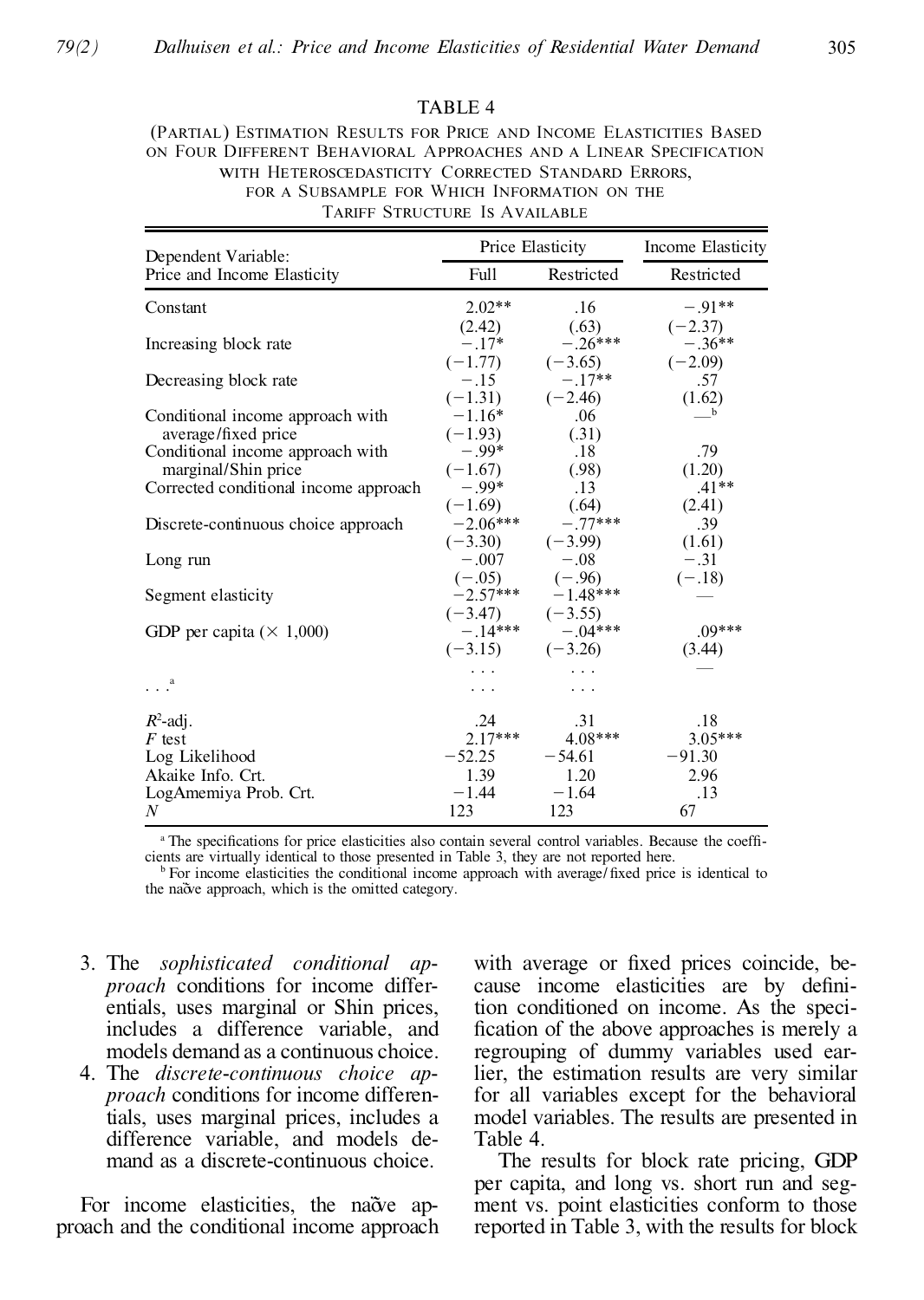rate pricing being slightly more significant. Table 4 shows that the more sophisticated behavioral approaches, such as the (sophisticated) conditional approaches and the discrete-continuous approach, increase the absolute value of both price and income elasticities. This is not the case for the restricted model referring to price elasticities, and for the conditional income approach with marginal or Shin prices in the case of income elasticities. Subsequent*F*-tests on the restriction that the estimated coefficients of the different approaches are the same (in the socalled restricted models), is rejected for price elasticities  $(F = 6.97, p = .00)$ , but not rejected for income elasticities  $(F = .57, )$  $p = .64$ ). In the case of price elasticities *F*-tests on the behavioral approaches having the same effect are accepted for all pair wise comparisons, except for those with the discrete-continuous approach (all  $p$ -levels  $\leq$ .10). In sum, the discrete-continuous approach constitutes a noticeably different behavioral modeling approach resulting in substantially greater price elasticities, but income elasticities based on this approach cannot be discerned from those based on other modeling approaches.

#### **V. CONCLUSION**

In reviewing the literature on water demand modeling, Hewitt and Hanemann (1995) provide a ''history'' of residential water demand modeling, and they point out that studies differ along many dimensions. The meta-analysis reported in this article gives a systematic statistical account of these differences, in a multivariate framework. The analysis goes beyond the Espey, Espey, and Shaw (1997) analysis, because the current analysis is concerned with a larger sample of studies, includes income elasticities, contains three studies using the discrete-continuous approach, and accounts for differences in income levels across studies through GDP per capita levels.

We have taken special care to assess the impact of differing microeconomic characteristics of the primary studies. In sum, we find that residential water demand is relatively price-elastic, but income elasticities are relatively inelastic, under increasing block rate pricing. In studies using sophisticated modeling approaches (such as marginal or Shin prices, income differential controls, a difference variable, and a discrete-continuous choice setup), price and income elasticities are relatively high. There is, however an important proviso: the use of the discretecontinuous model does not have a significant impact on income elasticities. Phrased in terms of the four behavioral models distinguished above, the discrete-continuous model is characterized by significantly higher price elasticities of demand, whereas for income elasticities no significant differences between the four approaches can be discerned. Segment price elasticities are substantially greater, and there is some (although not very robust) evidence that long run elasticities are larger in magnitude. Finally, it is crucial to account for income differences among studies. We include GDP per capita as a proxy, and find that the absolute magnitude of price and income elasticities is significantly greater for areas with higher incomes.

Although the attention for water scarcity issues would lead one to expect that elasticities have increased over time, this is not the case: there is no significant time trend in the elasticity values. The geographical dimensions of variation are less clear. In the United States, elasticity values are rather homogeneous, except for the arid West. The elasticities in Europe and in other locations are distinctly different from those in the United States. For both Europe and the West United States, the results are however not robust across different meta-samples. It is therefore still unclear where (absolute) elasticity values are highest.

The qualitative analysis of Hewitt and Ha nemann (1995) and the meta-analysis of Espey, Espey, and Shaw (1997) as well as the current meta-analysis show that functional specification, aggregation level, data characteristics, and estimation issues are associated with different elasticity values. The direction and significance of these effects is, however, not yet robust. This clearly shows that additional primary research is needed. Future primary research is also called for to settle the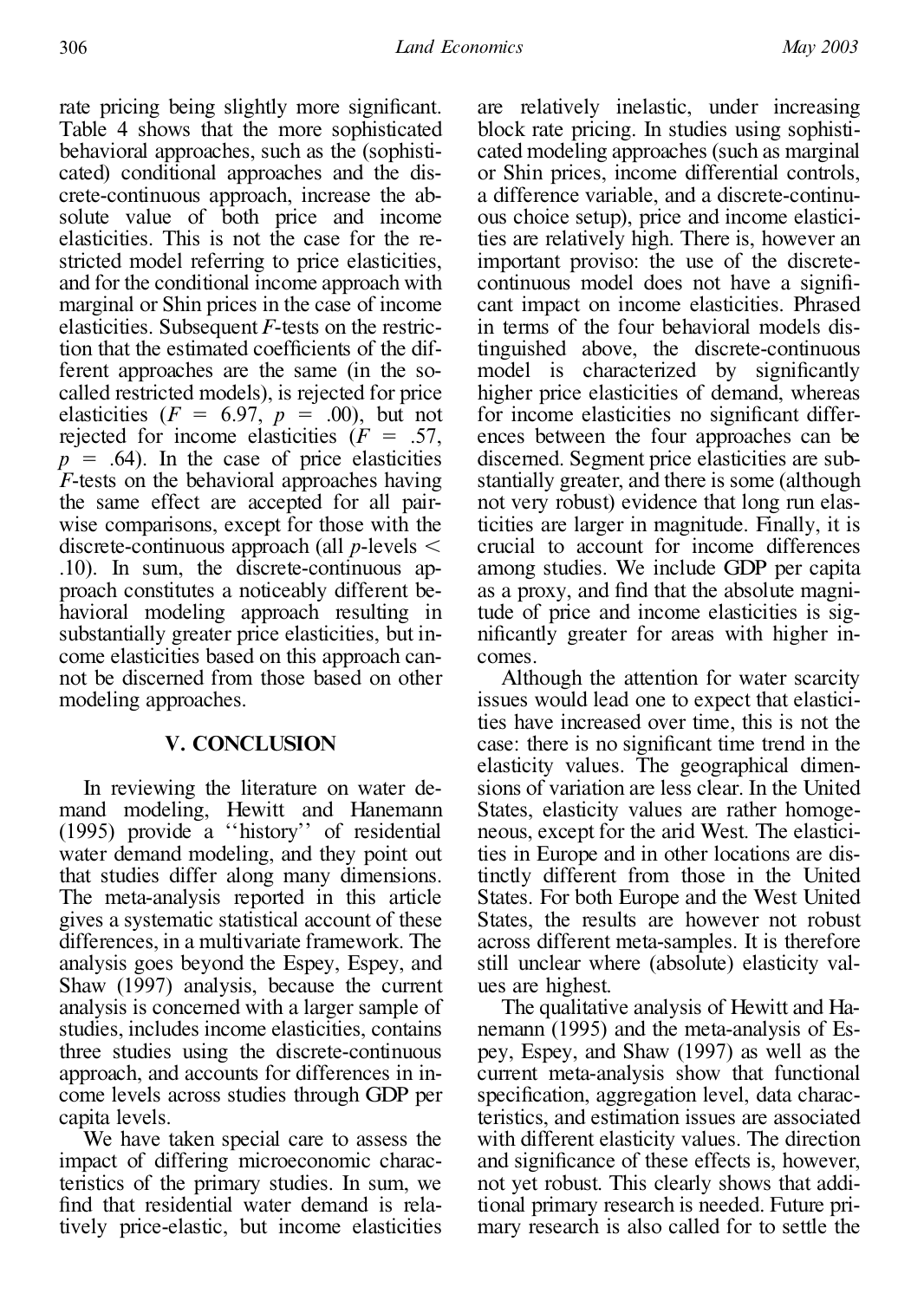issue of the appropriateness of the discretecontinuous choice approach to modeling residential water demand.

#### **References**

- Agthe, D. E., and R. B. Billings. 1980. ''Dynamic Models of Residential Water Demand.'' *Water Resources Research* 16 (3): 476–80.
- Ashenfelter, O., C. Harmon, and H. Oosterbeek. 1999. ''A Review of Estimates of the Schooling/Earnings Relationship, with Tests for Publication Bias.'' *Labour [Economics](http://www.ingentaconnect.com/content/external-references?article=/0927-5371^28^296:4L.453[aid=5262841])* 6 (4): [453–70.](http://www.ingentaconnect.com/content/external-references?article=/0927-5371^28^296:4L.453[aid=5262841])
- Baumann, D. D., J. J. Boland, and W. M. Hanemann. 1998. *Urban Water Demand Management and Planning*. New York: McGraw-Hill.
- Billings, R. B. 1990. "Demand-Based Benefit-Cost Model of Participation in Water Project.'' *Journal of Water [Resource](http://www.ingentaconnect.com/content/external-references?article=/0733-9496^28^29116:5L.593[aid=4804312]) Planning and [Management](http://www.ingentaconnect.com/content/external-references?article=/0733-9496^28^29116:5L.593[aid=4804312])* 116 (5): 593–609.
- Card, D., and A. B. Krueger. 1995. ''Time-Series Minimum-Wage Studies: A Meta-Analysis.'' *American [Economic](http://www.ingentaconnect.com/content/external-references?article=/0002-8282^28^2985:2L.238[aid=4543644]) Review* 85 (2): 238–43.
- Cooper, H., and L. V. Hedges, eds. 1994. *The Handbook of Research Synthesis*. New York: Sage Publishers.
- Dalhuisen, J. M., R. J. G. M. Florax, H. L. F. de Groot, and P. Nijkamp. 2001. ''Price and Income Elasticities of Residential Water Demand: Why Empirical Estimates Differ.'' Tinbergen Institute Discussion Paper, No. 01-057/ 3. Tinbergen Institute, Amsterdam- Rotterdam.
- Danielson, L. E. 1979. ''An Analysis of Residential Demand for Water Using Micro Time Series Data.'' *Water Resources Research* 15 (4): 763–67.
- Espey, M., J. Espey, and W. D. Shaw. 1997. ''Price Elasticity of Residential Demand for Water: A Meta-Analysis.'' *Water [Resources](http://www.ingentaconnect.com/content/external-references?article=/0043-1397^28^2933:6L.1369[aid=94052]) Research* 33 (6): [1369–74.](http://www.ingentaconnect.com/content/external-references?article=/0043-1397^28^2933:6L.1369[aid=94052])
- Glass, G. V. 1976. ''Primary, Secondary, and Meta-Analysis of Research.'' *[Educational](http://www.ingentaconnect.com/content/external-references?article=/0013-1881^28^295L.3[aid=125059]) Re [search](http://www.ingentaconnect.com/content/external-references?article=/0013-1881^28^295L.3[aid=125059])* 5:3–8.
- Greene, W. H. 2000. *Econometric Analysis*. Upper Saddle River, N.J.: Prentice Hall.
- Hausman, J. A. 1985. ''The Econometrics of Nonlinear Budget Sets.'' *[Econometrica](http://www.ingentaconnect.com/content/external-references?article=/0012-9682^28^2953:6L.1255[aid=2749498])* 53 (6): [1255–82.](http://www.ingentaconnect.com/content/external-references?article=/0012-9682^28^2953:6L.1255[aid=2749498])
- Hedges, L. V., and I. Olkin. 1985. *Statistical Methods for Meta-Analysis.* New York: Aca demic Press.
- Hewitt, J. A. 1993. ''Watering Households: The Two-Error Discrete-Continuous Choice Model

of Residential Water Demand.'' Ph.D. diss., University of California, Berkeley.

- Hewitt, J. A., and W. M. Hanemann. 1995. ''A Discrete/Continuous Choice Approach to Residential Water Demand under Block Rate Pricing.'' *Land Economics* 71 (May): 173–92.
- Hogarty, T. F., and R. J. Mackay. 1975. ''The Impact of Large Temporary Rate Changes on Residential Water Use.'' *Water Resources Re search* 11 (6): 791–94.
- Howe, C. W., and F. P. Linaweaver. 1967. ''The Impact of Price on Residential Water Demand and its Relation to System Design and Price Structure.'' *Water Resources Research* 3 (1): 13–32.
- Lyman, R. A. 1992. ''Peak and Off-Peak Residential Water Demand.'' *Water [Resources](http://www.ingentaconnect.com/content/external-references?article=/0043-1397^28^2928:9L.2159[aid=4804315]) Re search* 28 (9): [2159–67.](http://www.ingentaconnect.com/content/external-references?article=/0043-1397^28^2928:9L.2159[aid=4804315])
- Martin, R. C., and R. P. Wilder. 1992. ''Residential Demand for Water and the Pricing of Municipal Water Services.'' *Public Finance Quarterly* 20 (1): 93–102.
- Moffitt, R. 1986. "The Econometrics of Piecewise-Linear Budget Constraints.'' *Journal of Busi ness and Economics Statistics* 4 (3): 317–28.
- Nieswiadomy, M. L. 1992. ''Estimating Urban Residential Water Demand: Effects of Price Structure, Conservation, and Education.'' *[Wa](http://www.ingentaconnect.com/content/external-references?article=/0043-1397^28^2928:3L.609[aid=1304385])ter [Resources](http://www.ingentaconnect.com/content/external-references?article=/0043-1397^28^2928:3L.609[aid=1304385]) Research* 28 (3): 609–15.
- Nieswiadomy, M. L., and D. J. Molina. 1989. ''Comparing Residential Water Demand Estimates under Decreasing and Increasing Block Rates Using Household Data.'' *Land Economics* 65 (Aug.): 280–89.
- Nordin, J. A. 1976. "A Proposed Modification of Taylor's Demand Analysis: Comment.'' *The Bell Journal of Economics* 7 (2): 719–21.
- OECD. 1998. *Pricing of Water Services in OECD Countries: Update*. Paris: OECD.

———. 1999. *The Price of Water: Trends in OECD Countries*. Paris: OECD.

Opaluch, J. J. 1982. ''Urban Residential Demand for Water in the United States: Further Discussion.'' *Land Economics* 58 (May): 225–27.

-. 1984. "A Test of Consumer Demand Response to Water Prices: Reply.'' *[Land](http://www.ingentaconnect.com/content/external-references?article=/0023-7639^28^2960L.417[aid=4804321]) Economics* 60 (Nov.): [417–21.](http://www.ingentaconnect.com/content/external-references?article=/0023-7639^28^2960L.417[aid=4804321])

- Rietveld, P., J. Rouwendal, and B. Zwart. 1997. "Equity and Efficiency in Block Rate Pricing: Estimating Water Demand in Indonesia.'' Tinbergen Institute Discussion Paper, No. 97-072/3. Tinbergen Institute, Amsterdam-Rotterdam.
- Shin, J.-S. 1985. ''Perception of Price when Information Is Costly: Evidence from Residential Electricity Demand.'' *Review of Economics and Statistics* 67 (4): 591–98.